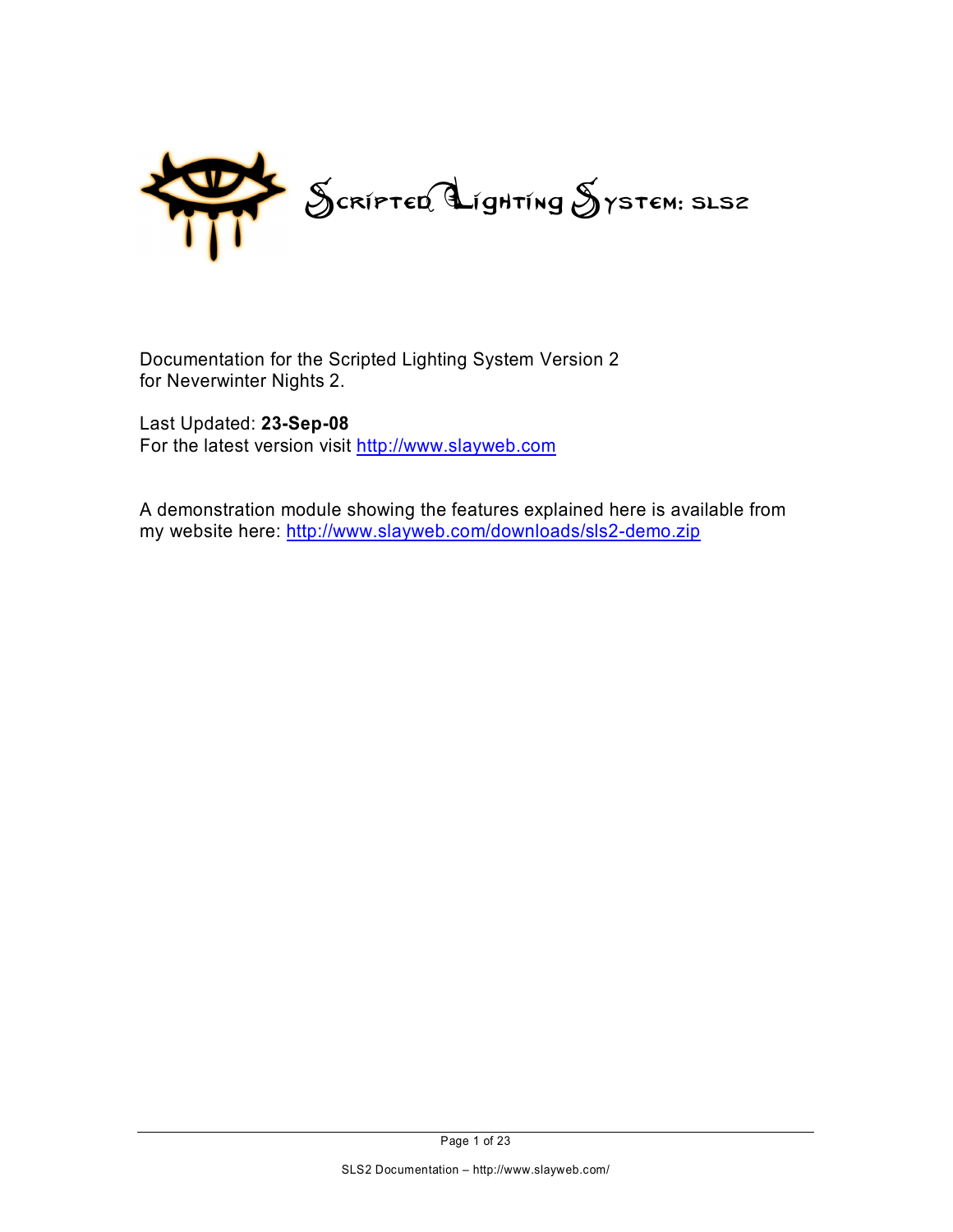

| <b>CONTENTS</b>                          | $\overline{2}$ |
|------------------------------------------|----------------|
| <b>INTRODUCTION</b>                      | 3              |
| <b>INSTALLATION</b>                      | 4              |
| <b>BASIC CONCEPTS</b>                    | 5              |
|                                          |                |
| <b>LIGHT SETUP</b>                       | 6              |
| <b>LIGHT SETUP - PREFABS</b>             | 6              |
| <b>LIGHT SETUP - PARTS</b>               | 9              |
| <b>LIGHT SETUP - UPGRADING FROM SLS1</b> | 13             |
| <b>LIGHT SETUP - NON-SLS PLACEABLES</b>  | 14             |
| <b>DUAL STATE LIGHTS</b>                 | 14             |
| <b>USEABLE LIGHTS</b>                    | 15             |
|                                          | 15             |
| <b>CREATURES / NPCS</b>                  | 16             |
| <b>ADVANCED CONCEPTS</b>                 | 17             |
| <b>TRIGGERS</b>                          | 18             |
| <b>CONVERSATIONS</b>                     | 19             |
| <b>SCRIPTING</b>                         | 20             |
| <b>VARIABLE REFERENCE</b>                | 22             |
| <b>EXTRAS</b>                            | 23             |
| <b>ROD OF LIGHT</b>                      | 23             |
| <b>SUNDIAL</b>                           | 23             |
| <b>TIME GIRL</b>                         | 23             |
|                                          |                |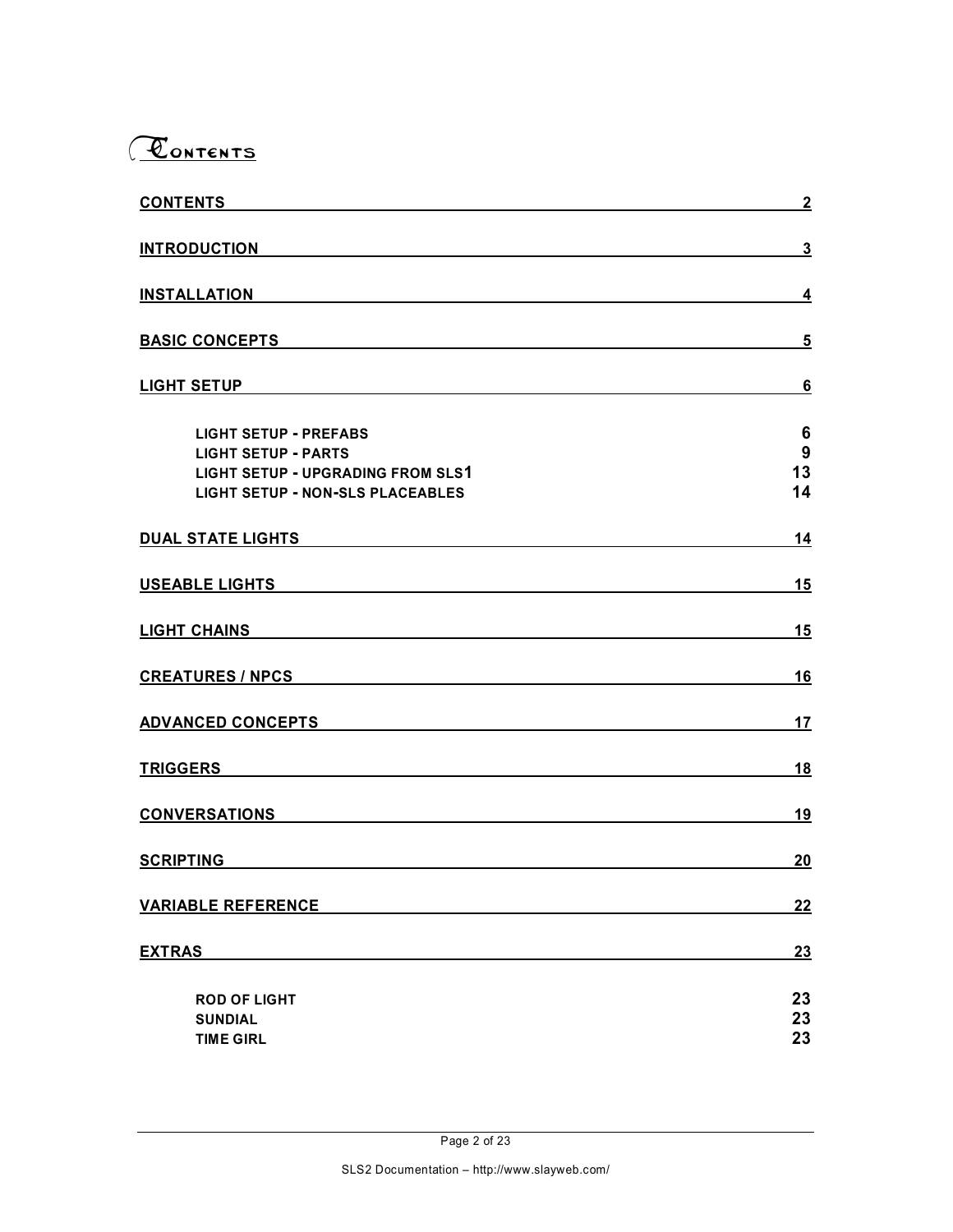## **GNTRODUCTION**

The Scripted Lighting System Version 2 (SLS2) is a set of scripts, blueprints and prefabs for Neverwinter Nights 2 module builders. The system allows builders to setup complex lighting effects without the need for extensive scripting knowledge. All the main setup is done though variables.

The original SLS was a basic system which let builders set their lights to turn on and off at specified times of day allowing you to have an exterior area where the lights turned off during the day.

I saw room for improvement and started working on SLS2. This ended up being a complete rewrite with SLS2 becoming a complete lighting control and event system.

Of course SLS2 still allows you to set automatic day/night schedules for your lights but there are now many other ways of controlling what your lights do. Triggers, conversations and scripts can all be used to modify lights in different

ways. Here are some examples:



SET DAY/NIGHT SCHEDULES FOR YOUR LIGHTS



DIFFERENT LIGHTS AT DIFFERENT TIMES, INTERIOR DAY/NIGHT SETTINGS



CONTROL LIGHTS DURING CUTSCENES

Page 3 of 23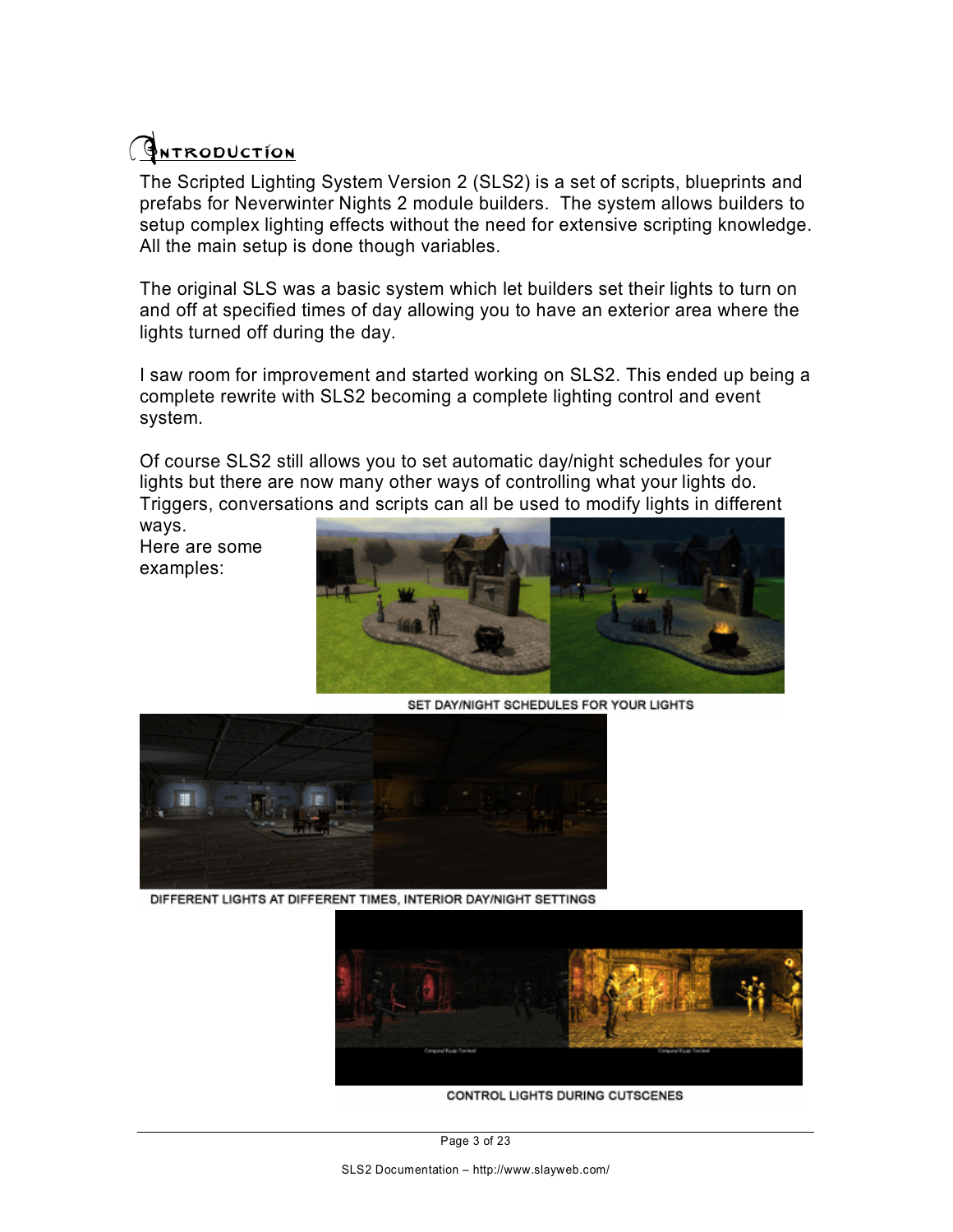### **GNSTALLATION**

Inside the downloaded Zip file along with this documentation is a file called "sls2.erf". You need to import this file into your NWN2 module to use SLS2.

| Open your module in the toolset.                                               | Eile | Edit                      | <b>View</b> | Plugins                     | Help |              |
|--------------------------------------------------------------------------------|------|---------------------------|-------------|-----------------------------|------|--------------|
| Select "Import" from the File menu.                                            |      | <b>New</b><br>$Q$ pen     |             |                             |      | Ctrl+0       |
| Find the file "sls2.erf" on your computer,<br>select it then click "Ok".       |      | Open Directory<br>Save    |             |                             |      | Ctrl+S       |
| You will see a message when the import<br>is complete, detailing what has been |      | Save as<br>Saye Directory |             |                             |      |              |
| imported.                                                                      |      | Bake Current Area         |             |                             |      | Ctrl+Shift+B |
|                                                                                |      | <b>Bake All Areas</b>     |             |                             |      | Ctrl+Shift+A |
| x                                                                              |      |                           |             | Make Client Pack (PWC file) |      |              |
|                                                                                |      |                           |             | Open Conversation/Script    |      | Ctrl+Shift+0 |
| 2conversations<br>20 scripts                                                   |      | Import                    |             |                             |      |              |
| 1 creatures<br>2 items                                                         |      | Export                    |             |                             |      |              |
| 43 lights<br>54 placeables                                                     |      | Run module                |             |                             |      | Ctrl+F5      |
| 8 sounds                                                                       |      | Verify module             |             |                             |      | Shift+F5     |
| 6 triggers<br>27 Placed Effects                                                |      | Compile                   |             |                             |      |              |
| ОК                                                                             |      | Close tab                 |             |                             |      |              |
|                                                                                |      | Exit                      |             |                             |      |              |

Also 109 lighting prefabs will have been installed which the toolset does not mention. You will need to restart the toolset before the prefabs will be available.

 $\blacktriangleright$ 

Once the toolset has been restarted the SLS2 installation will be complete and ready to use.

#### **Upgrading from SLS1**

SLS2 is a complete rewrite and therefore separate from SLS1. They can actually both be used at the same time. This allows you to take your time if you need to upgrade an existing module as you can go through area by area without breaking the module. Notes on upgrading your existing individual Light Fittings can be found later in the documentation.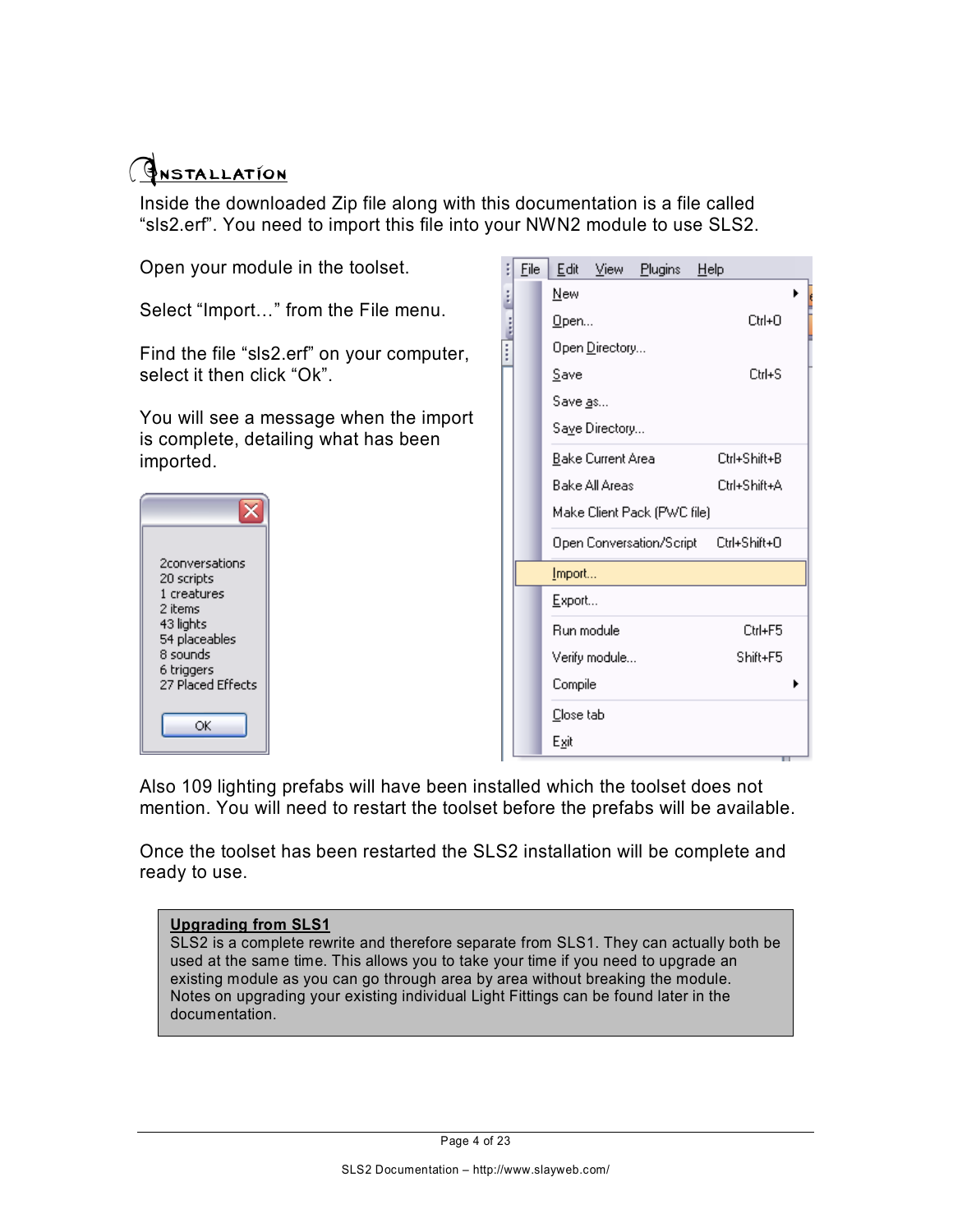

The principle concept behind SLS2 is called a Light Fitting. A Light Fitting is a group of game objects which together are used to create lighting effects.

There are four types of objects which are used to create a Light Fitting: **PLACEABLE**



Placeables are the core object in a Light Fitting; every Light Fitting has to have one. However the placeable does not have to be a lighting related one, it could just as easily be a crate. The placeable contains the majority of the setting variables for the Light Fitting.

#### **VISUAL EFFECT**



There are many visual effects available in the game nearly all of which represent some kind of light effect. The most commonly used for area lighting are of course the burning/fire effects, used along with torches, braziers & bonfires etc. Visual effects are essentially just an image and don't produce any actual light.

#### **LIGHT**



Light objects provide the actual light from a Light Fitting. They can have colour, brightness and flicker setting changed for a wide variety of lighting types. Nearly all Light Fittings will have a light object but there are occasions where they're not needed.

#### **SOUND**



Sometimes a Light Fitting will require a related sound effect to play while the light is on, such as the crackle of a fire burning or some sort of magical hum. Sounds are not included on the provided prefabs for two reasons, one being that it's not possible and two being that sounds are usually better spread generally around rather than being specific to an object.

Once a combination of these four objects is put together you have a Light Fitting. The basic setup procedure for a Light Fitting (explained in detail later) is as follows:



First place the objects in your area. Next give the visual effects,

lights & sounds unique tags. Then enter those tags in the placeables variable list. Finally add on/off times to the placeables variables and add the user defined event script.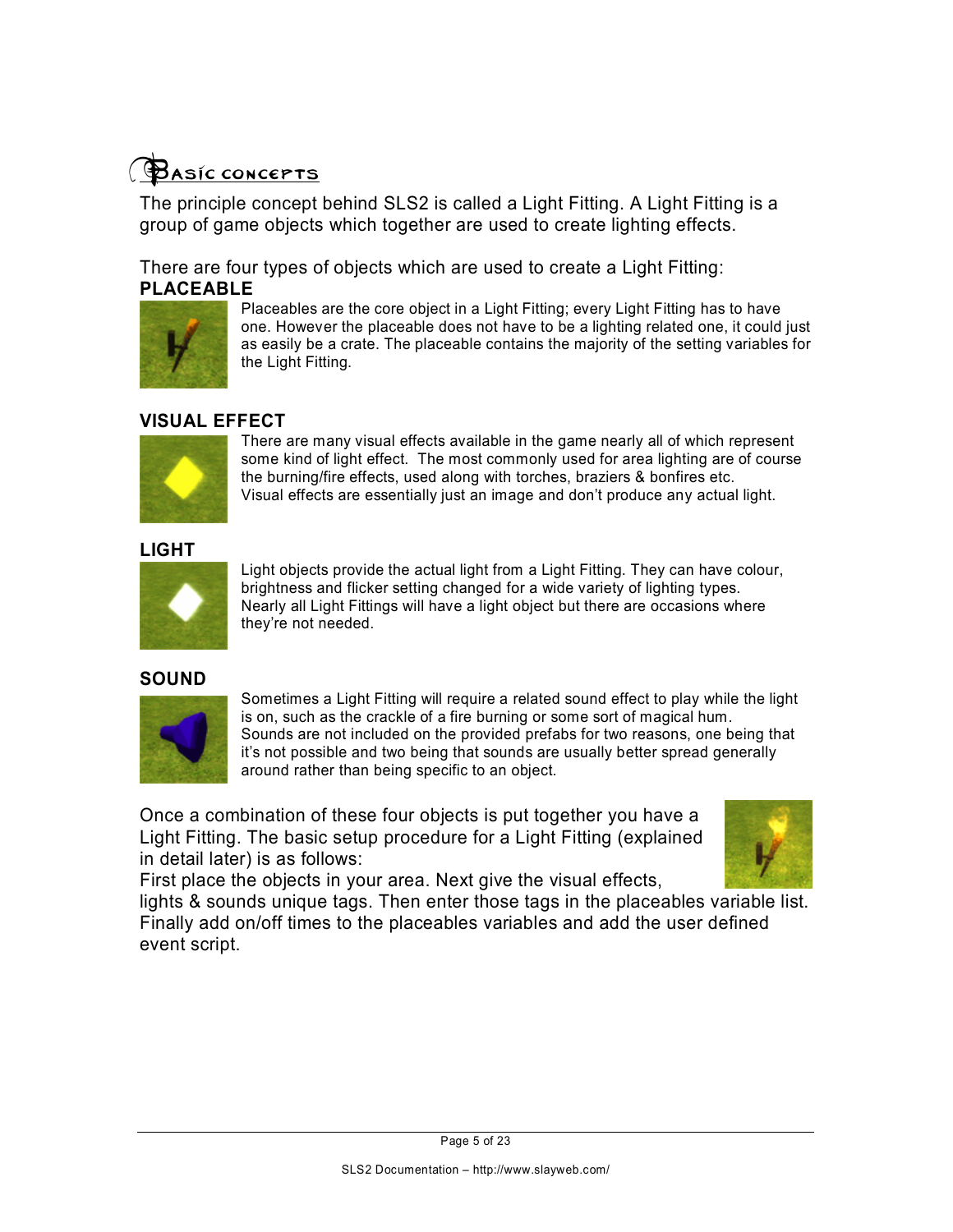## **Light setup**

Before you start to add lights to your area you must first setup two scripts in the area properties. Add sls2 onenter to "On Client Enter Script" and add sls2 heartbeat to "On Heartbeat Script".

|  | <b>Scripts</b>               |                |  |  |
|--|------------------------------|----------------|--|--|
|  | On Client Enter Script       | sls2 onenter   |  |  |
|  | On Enter Script              |                |  |  |
|  | On Exit Script               |                |  |  |
|  | On Heartbeat Script          | sls2 heartbeat |  |  |
|  | On User Defined Event Script |                |  |  |
|  | Variables                    |                |  |  |

If your area is already using scripts for these events then you will have to modify those scripts instead.

In this case you need to add a single line of code to the end of your existing scripts.

Add the following to your "On Client Enter Script": ExecuteScript("sls2\_onenter", OBJECT SELF);

Add the following to your "On Heartbeat": ExecuteScript("sls2 heartbeat", OBJECT SELF);

Once that's done you're ready to start adding lights to your area. There are four major ways to do this, detailed below.

#### light setup - prefabs

SLS2 comes with many prefabs of Light Fittings which are nearly complete and require very little setup before they can be used.

These are all available in the Prefabs section of your blueprints palette in the SLS2 category.

| Environment Objects Prefabs                                      |                  |                       |  |  |  |  |  |  |
|------------------------------------------------------------------|------------------|-----------------------|--|--|--|--|--|--|
| Global Module Campaign   Expand All Collapse All   Search<br>All |                  |                       |  |  |  |  |  |  |
| Name                                                             | Tag              | ResRef                |  |  |  |  |  |  |
| ⊟-SLS2                                                           | SLS2.            |                       |  |  |  |  |  |  |
| ⊟- Brazier                                                       | Brazier          |                       |  |  |  |  |  |  |
| <b>Brazier</b>                                                   | pfb_sls2_brazier | pfb_sls2_brazier      |  |  |  |  |  |  |
| $=$ Brazier{2} $\,$                                              | pfb_sls2_brazi   | pfb_sls2_brazier2     |  |  |  |  |  |  |
| $^{\mathbb{L}}$ Illefarn Brazier                                 | pfb_sls2_illefar | pfb_sls2_illefarnbraz |  |  |  |  |  |  |
| 国 Campfire                                                       | Campfire         |                       |  |  |  |  |  |  |
| 国· Candles                                                       | Candles          |                       |  |  |  |  |  |  |
| $\mathbf{\Xi}$ Chandelier                                        | Chandelier       |                       |  |  |  |  |  |  |
| 国· Dual State                                                    | Dual State       |                       |  |  |  |  |  |  |
| 国· Fireplace                                                     | Fireplace        |                       |  |  |  |  |  |  |
| 国 Lampposts                                                      | Lampposts        |                       |  |  |  |  |  |  |
| 国 Magical                                                        | Magical          |                       |  |  |  |  |  |  |
| 国 Torches                                                        | Torches          |                       |  |  |  |  |  |  |

Page 6 of 23

Some people are often concerned with the performance of heartbeat scripts especially in Persistent Worlds. The SLS2 heartbeat is designed to do as little as possible. However if you do decide that you'd rather not run the heartbeat you can still use many of SLS2's features. The SLS2 heartbeat is only used to control Light Fittings set to be on/off at different times of day. Most of the SLS2 features such as controlling lights though scripts, conversations and triggers do not require the heartbeat.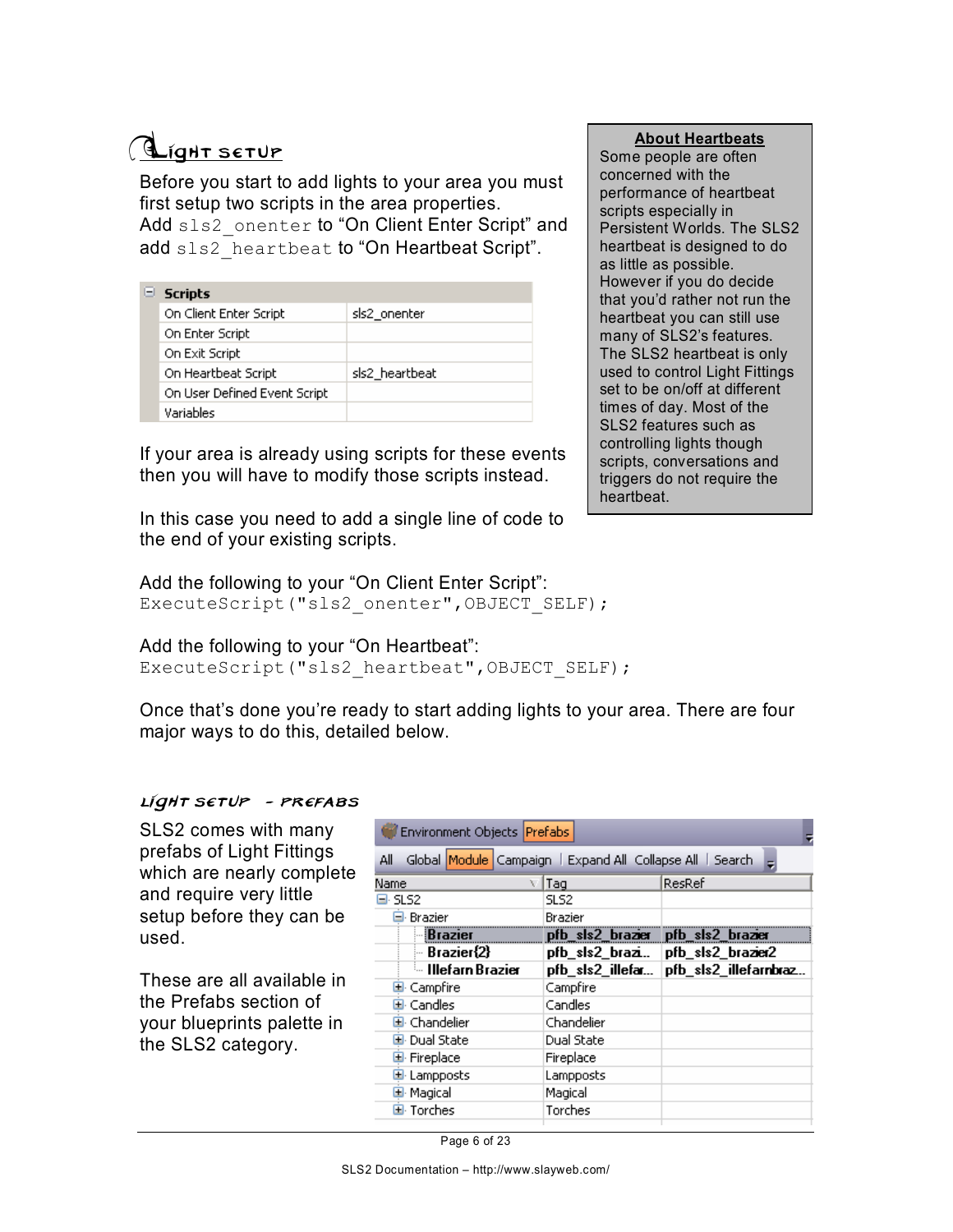Select a prefab from the list and place it into your area.







The previously grouped objects will now all be editable separately.

The light and visual effect objects must now be given a unique tag. The naming scheme you use for your tags is up to you. I use a sequential list grouped by area and object type, areanum objecttype fittingnum. In this case the tags would be 001  $1t$  01 for the light object and 001  $fx$  01 for the visual effect object.

Now the placeable needs to know the tags you have chosen for its related objects. Find the "Variables" section of the placeable's properties.

| On Used Script               |                                       |
|------------------------------|---------------------------------------|
| On User Defined Event Script | p_sls2_fitting_ud                     |
| <b>Variables</b>             | onHours = 17, offHours = 7, $[\dots]$ |

You will see that the SLS2 scripts and default variables are already set on the provided prefabs. Click the "…" button to edit the variables.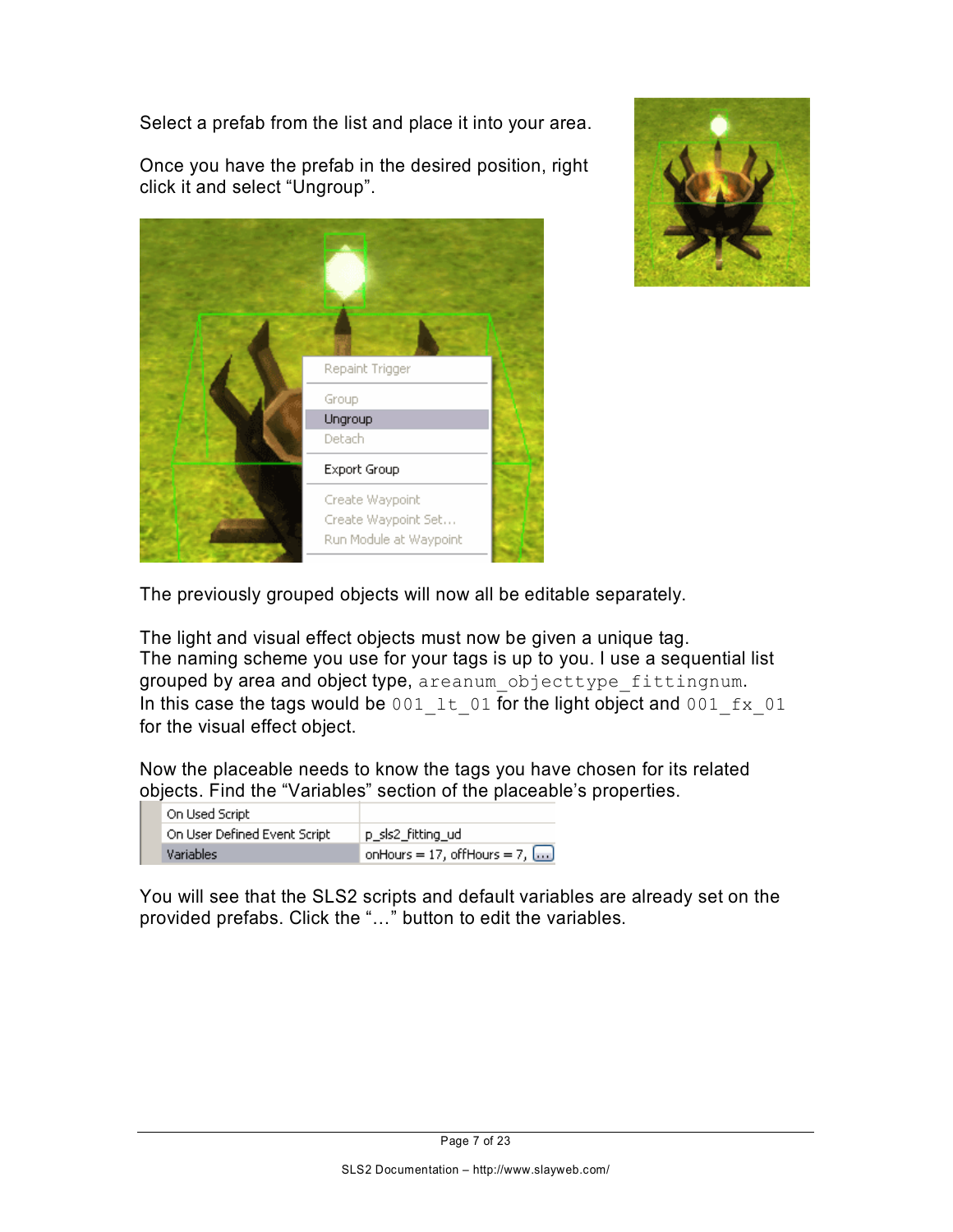| <sup>e</sup> Collection                                                                                                                                                        |                   |                                                                                                                                                                                 | ÷.                                                                |
|--------------------------------------------------------------------------------------------------------------------------------------------------------------------------------|-------------------|---------------------------------------------------------------------------------------------------------------------------------------------------------------------------------|-------------------------------------------------------------------|
| Value<br>$\sharp$<br>onHours = 17<br>0<br>1<br>$offHours = 7$<br>$\frac{2}{3}$<br>lightTag = 001_lt_01<br>vfxTag = 001_fx_01<br>$\overline{4}$<br>vfxBlueprint = fx_sls2_large | Up<br><b>Down</b> | $\frac{1}{2}$ $\frac{1}{2}$ $\frac{1}{2}$<br>$\boxminus$ Misc<br>Name<br>ValueFloat<br>ValueInt<br>ValueLocation<br>ValueString<br>ValueUnsigned<br>VariableType<br>ValueString | vfxT ag<br>0<br>0<br>$001$ $[x_0 1]$<br>$\bf{0}$<br><b>String</b> |
| Add<br>Remove                                                                                                                                                                  |                   | ОК                                                                                                                                                                              | Cancel                                                            |

Add the tag you chose for the light object to the "lightTag" variable and add the tag you chose for the visual effect object to the "vfxTag" variable. Both values are strings. Click "OK" once you're done.

The setup for this light is now complete. The light will turn on at night and off during the day, it will also respond to light events from other sources.

Regardless of how you want the lights to work in game the Light Fittings in the toolset are always built in the on state.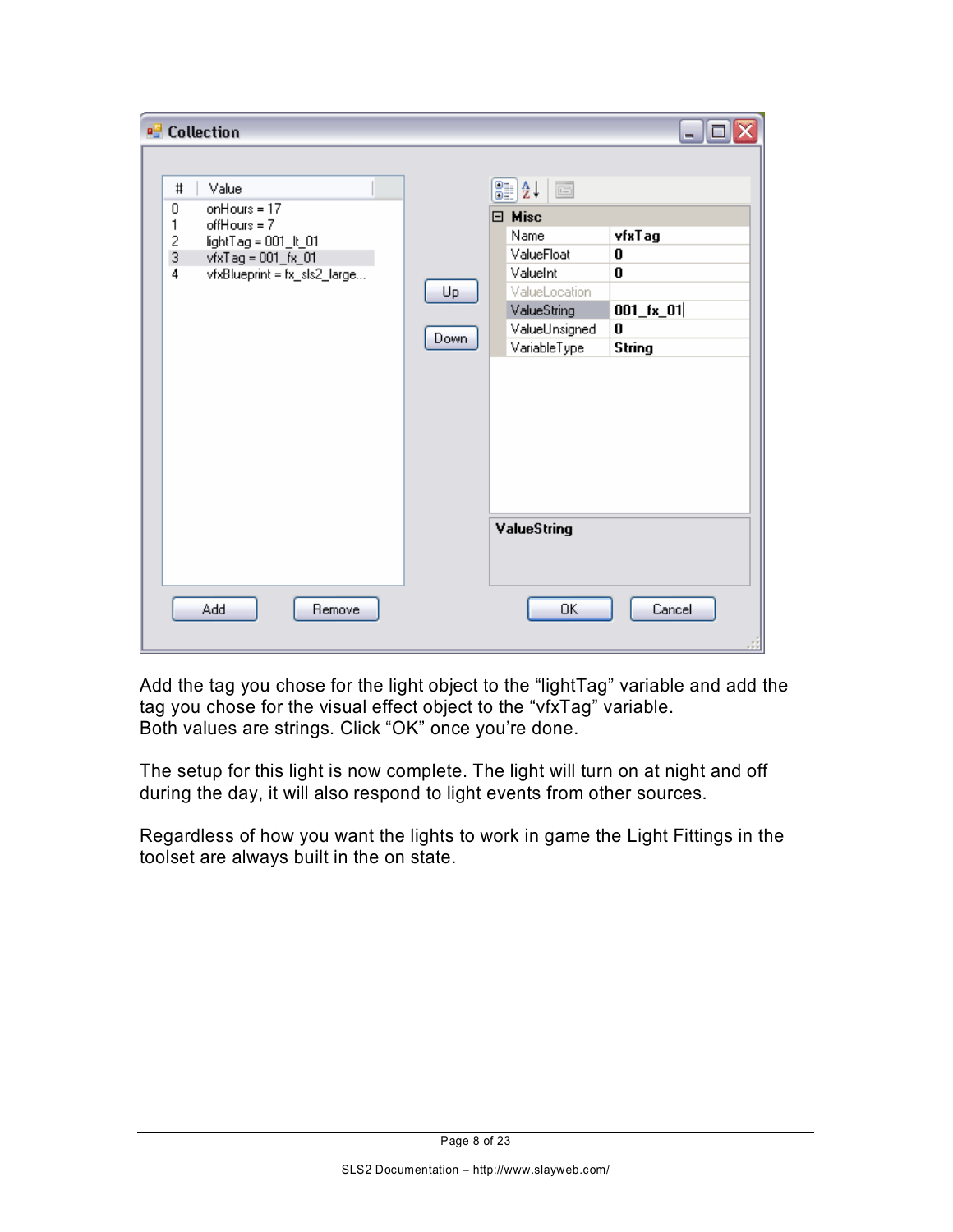#### light setup - parts

An alternative to using the SLS2 prefabs is to make your own Light Fittings using the provided blueprints allowing you to put your own combinations together quickly.

Select one of the SLS2 placeables from the SLS2 category in the placeables section of the blueprint palette and then add it to your area.



| Name<br>v                      | Tag                         |  |  |
|--------------------------------|-----------------------------|--|--|
| ⊟-SLS2                         | SLS2                        |  |  |
| 国· Dual State                  | <b>Dual State</b>           |  |  |
| 国· Other                       | Other                       |  |  |
| ⊟ Standard                     | Standard                    |  |  |
| 国· Brazier                     | Brazier                     |  |  |
| ⊟- Campfire                    | Campfire                    |  |  |
| - Bonfire                      | PLC_NT_BON                  |  |  |
|                                | - Camp Fire {01} PLC_MR_CAM |  |  |
| $\,$ - Camp Fire {04} $\,$     | PLC MR CAM                  |  |  |
| - Cooking Spit                 | PLC_ML_SPIT01               |  |  |
| └└ Cooking Spit…               | PLC_ML_SPIT02               |  |  |
| $\mathbf{\Xi}\cdot$ Candles    | Candles                     |  |  |
| $\mathbf{\Xi}\cdot$ Chandelier | Chandelier                  |  |  |
| 国 Fireplace                    | Fireplace                   |  |  |
| 国 Lampposts                    | Lampposts                   |  |  |
| 国· Magical                     | Magical                     |  |  |
| Torches<br>国 Torches           |                             |  |  |
| 国· Useable                     | Useable                     |  |  |

Select one of the SLS2 visual effects from the placed effects section of blueprint palette. You'll find them in the SLS2 category. Add one to your area and move it into position.



| Name                         | ResRef                  |
|------------------------------|-------------------------|
| ⊟-SLS2                       |                         |
| ⊟-Fire                       |                         |
| - Bonfire                    | fx sls2 bonfire         |
| <b>Candle Flame</b>          | fx_sls2_candle          |
| – Fire Cone                  | sls2_fx_firecon         |
| Large Brazier Fire           | fx sls2 largef <b>r</b> |
| Large Torch (Blue)           | fx_sls2_largeto         |
| … Small Fire                 | fx_sls2_smallfi         |
| — Torch Fire                 | fx sls2 torchfir        |
| — Torch Fire (Aqua)          | fx sls2 torchfi         |
| Torch Fire (Blue)            | fx_sls2_torchfi         |
| Forch Fire (Green) ו-        | fx sls2 torchfi         |
| <b>Torch Fire (Orange)</b> [ | fx_sls2_torchfi         |
| Forch Fire (Pink) [          | fx_sls2_torchfi         |
| Torch Fire (Purple)          | fx sls2 torchfi         |
| – Torch Fire (Red)           | fx sls2 torchfi         |
| Torch Fire (White) [         | fx_sls2_torchfi         |
| └ Torch Fire (Yellow)        | fx sls2 torchfi         |
| 国· Glow                      |                         |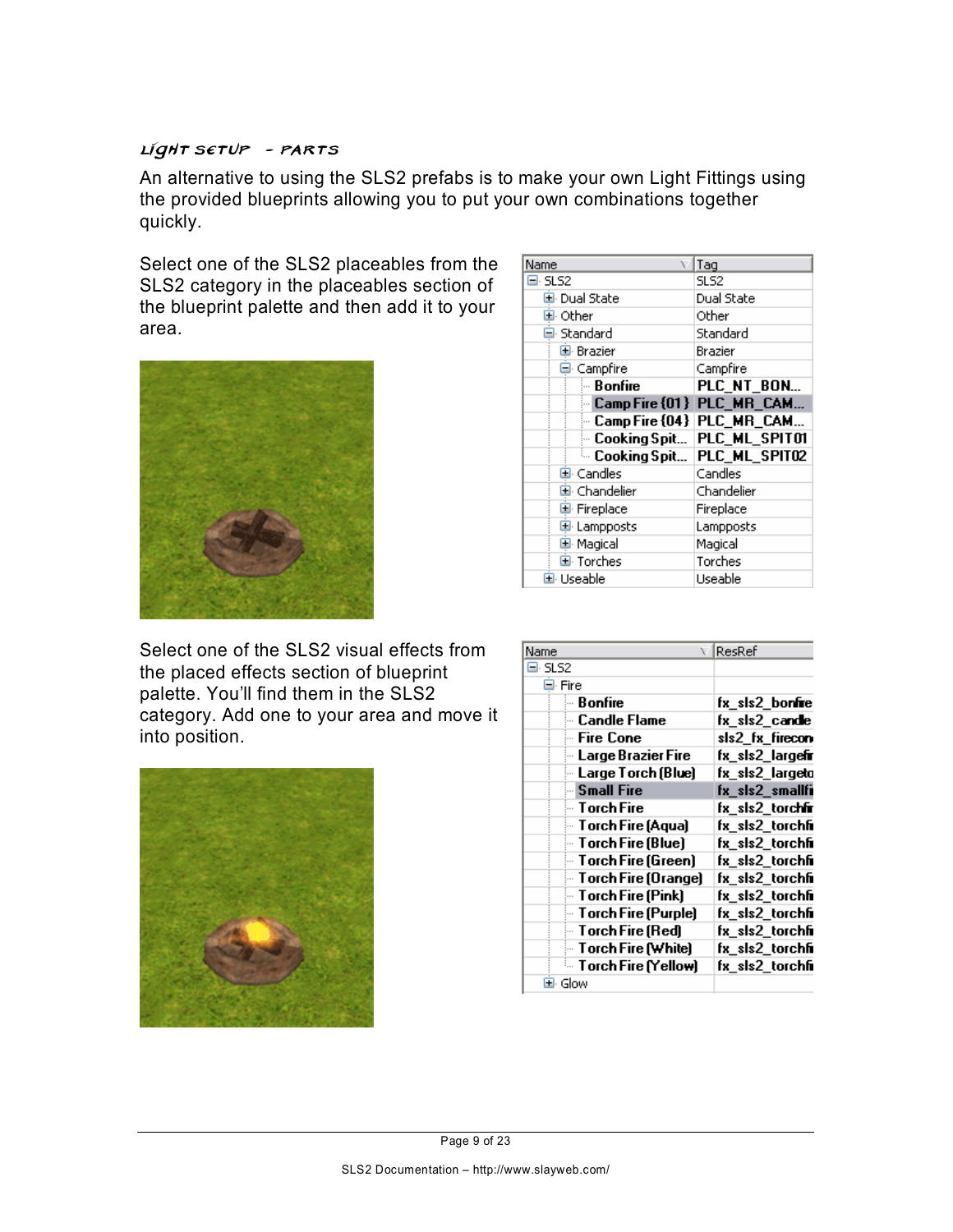Choose one of the SLS2 light blueprints from lights section of the palette. Add it to your area and then move it into position.



Finally select a sound to add from the blueprint palette. These are in the SLS2 category of the sounds section.



| Name                | ∖ ∣ResRef          |
|---------------------|--------------------|
| ⊟- SLS2             |                    |
| 国 Brazier           |                    |
| ⊟-Fire              |                    |
| - 3 Candles         | lt sis2 cande3     |
| 5 Candles           | lt_sls2_candle5    |
| <b>Bonfire</b>      | It_sls2_bonfre     |
| <b>Campfire</b>     | It_sls2_campfre    |
| -- Chandelier 1     | lt_sls2_chandeL    |
| - Chandelier 2      | It_sls2_chandel    |
| -- Fireplace        | It sis2 fireplace  |
| Large Torch (Bl     | It_sls2_largetor   |
| - Single Candle     | lt sis2 candie     |
| – Tiki Torch        | lt sis2 tiki       |
| — Tiki Torch (Aqua) | It_sls2_tiki_aqua  |
| – Tiki Torch (Blue) | It_sIs2_tiki_blue  |
| — Tiki Torch (Gre…  | lt_sls2_tiki_green |
| – Tiki Torch (Pink) | It sis2 tiki pink  |
| -- Tiki Torch (Pur  | It_sls2_tiki_pur   |

| Name                | ResRef            |
|---------------------|-------------------|
| E SLS2              |                   |
| <b>⊟</b> · Fire     |                   |
| <b>Brazier Fire</b> | sd_sls2_brazie    |
| — Fire Bowl         | sd_sls2_firebowl  |
| – Fire Large 2      | sd_sls2_firelar   |
| – Fire Medium 1     | sd_sls2_fireme    |
| - Fire Smolder      | sd_sls2_firesm    |
| Firepit             | sd_sls2_campfre   |
| - Fireplace         | sd_sls2_fireplace |
|                     | sd_sls2_torchfre  |

The light, effect and sound objects must now be given unique tags. The naming scheme you use for the tags is up to you. I use a sequential list grouped by area and object type, areanum objecttype fittingnum. In this case the tags would be 001\_1t\_02 for the light object, 001\_fx\_02 for the visual effect object and  $001 \overline{sd}$   $02 \overline{d}$  for the sound object.

Now the placeable needs to know the tags you have chosen for its related objects. Find the "Variables" section of the placeable's properties.

| On Used Script               |                                        |
|------------------------------|----------------------------------------|
| On User Defined Event Script | p_sls2_fitting_ud                      |
| <b>Variables</b>             | onHours = 17, offHours = 7, $\boxed{}$ |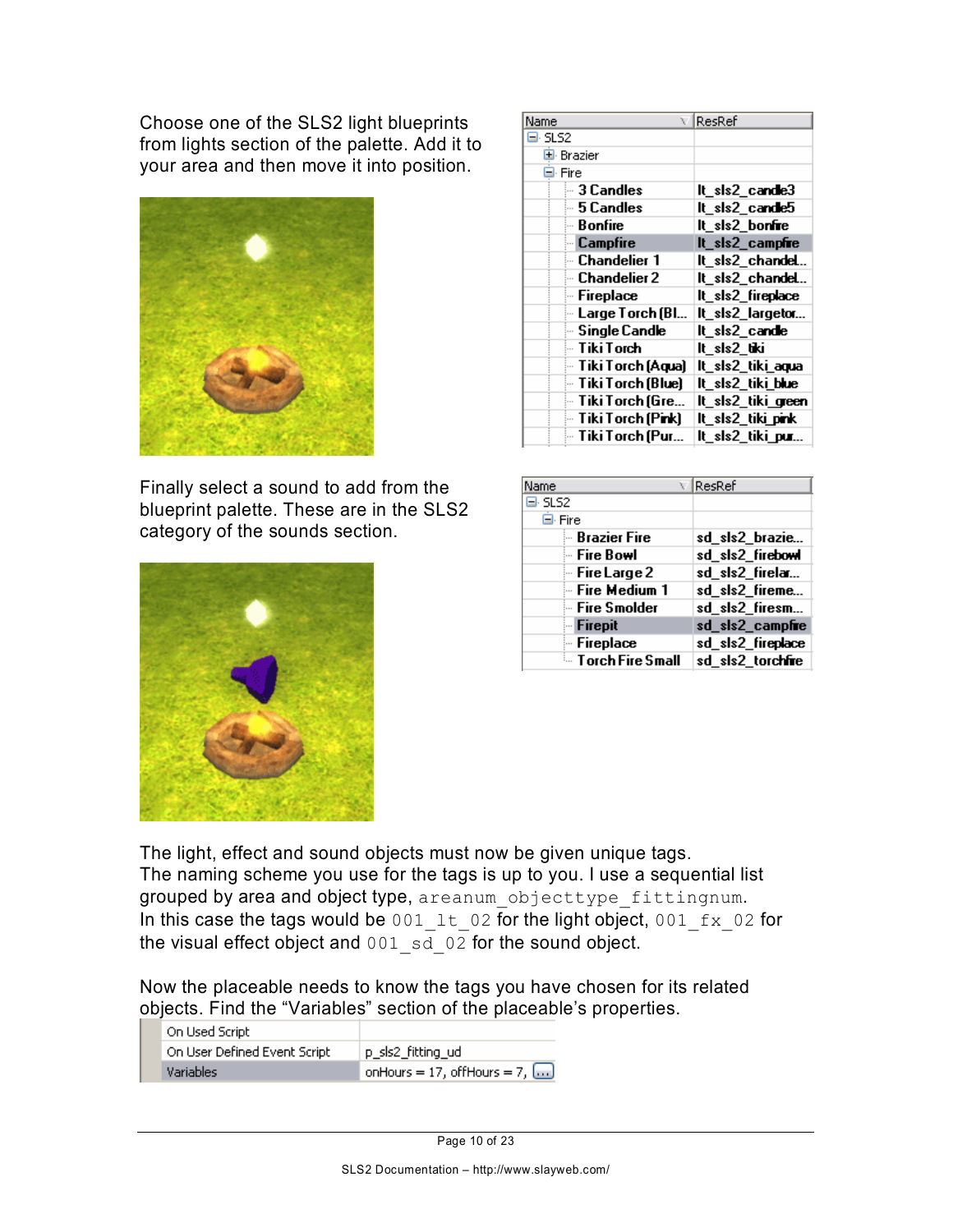You will see that the necessary scripts and default variables are already set on the provided SLS2 blueprints. Click the "…" button to edit the variables.

| <b>Collection</b>                           |      |                              | ä                    |
|---------------------------------------------|------|------------------------------|----------------------|
|                                             |      |                              |                      |
| #<br>Value                                  |      |                              |                      |
| on $Hours = 17$<br>0<br>1<br>$offHours = 7$ |      | □ Misc                       |                      |
| lightTag = 001_lt_02                        |      | Name                         | soundTag             |
| $\frac{2}{3}$<br>vfxTag = 001_fx_02         |      | ValueFloat                   | 0                    |
| 4<br>vfxBlueprint = fx_sls2_smallfire       |      | ValueInt                     | 0                    |
| 5<br>soundTag = 001_sd_02                   | Up   | ValueLocation                |                      |
|                                             |      | ValueString<br>ValueUnsigned | $001$ _sd_ $02$<br>0 |
|                                             | Down | VariableType                 | <b>String</b>        |
|                                             |      |                              |                      |
|                                             |      |                              |                      |
|                                             |      |                              |                      |
|                                             |      |                              |                      |
|                                             |      |                              |                      |
|                                             |      |                              |                      |
|                                             |      |                              |                      |
|                                             |      |                              |                      |
|                                             |      | ValueString                  |                      |
|                                             |      |                              |                      |
|                                             |      |                              |                      |
|                                             |      |                              |                      |
| Add<br>Remove                               |      | OΚ                           | Cancel               |
|                                             |      |                              |                      |

Add the tags you have chosen for the light and visual effects into the provided blank variables "lightTag" and "vfxTag".

Space for sound information is not included by default. If you have decided to add a sound you will need to add a new variable of string type called "soundTag" and then add your chosen tag to it.

Also check the "vfxBlueprint" variable, if the default is not the same as the one you have selected you will need to update this variable to the resref of the effect you are using.

The setup for this light is now complete. The light will turn on at night and off during the day, it will also respond to light events from other sources.

When creating Light Fittings all objects except the placeable are optional, though to actually observe the effect you'll need at least one of them. Remove the variables related to the object you're not using from the placeable so the scripts won't try to process them.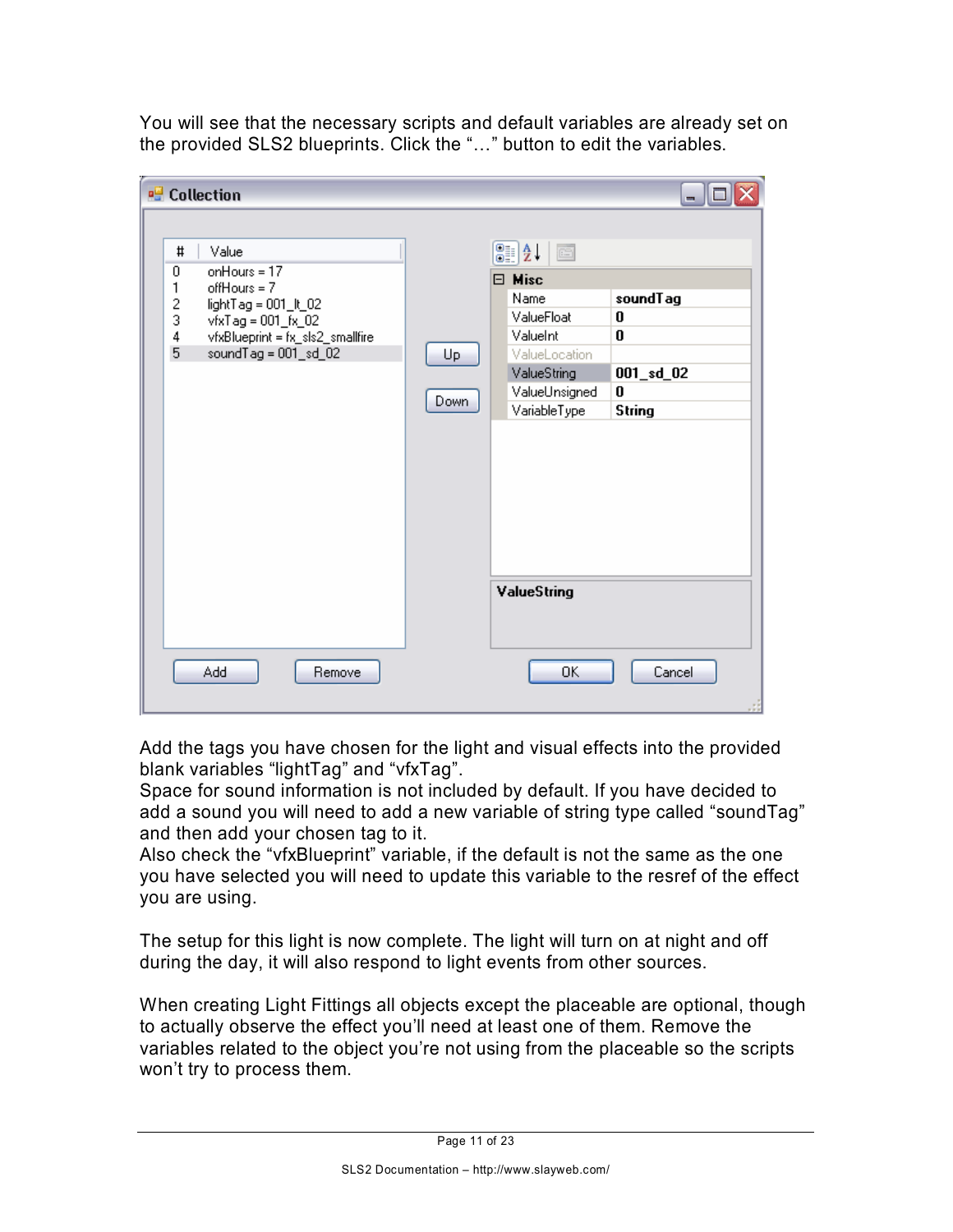Light Fittings can have more than one effect or light object if necessary. To do this all the objects of the same type, related to the same fitting, have the same tag.

Some examples:

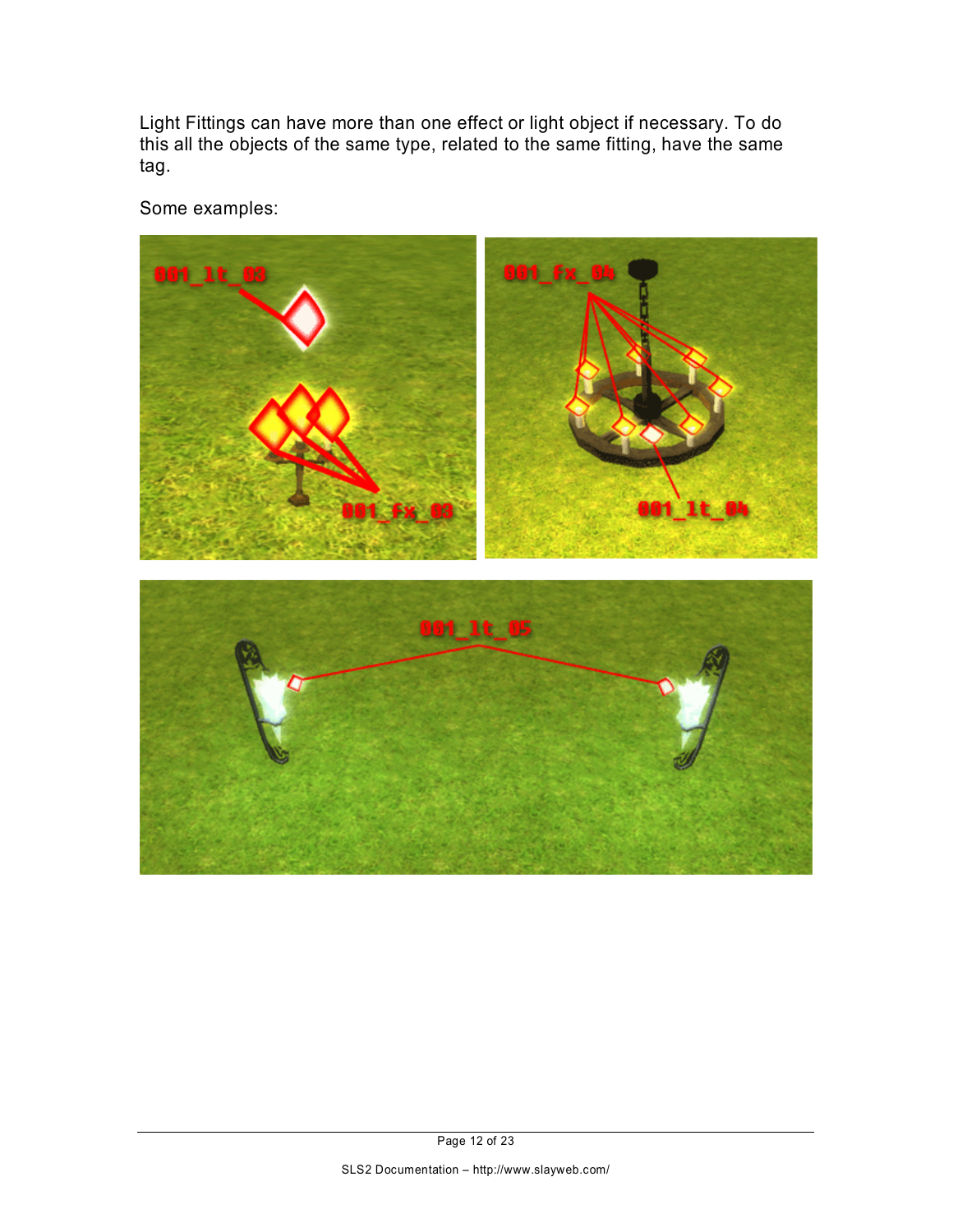#### light setup - upgrading from sls1

SLS2 has changed a lot at its core compared to the original SLS. It has therefore proved impossible to provide a direct upgrade for modules currently using SLS1. This is basically a replacement rather than an upgrade.

Many of the settings are the same but the script names have changed, so I'm afraid every Light Fitting will need to be updated. However because SLS2 is a separate code base both versions can run simultaneously across a module, each controlling different areas. This allows you to make the conversion in stages. (Note: running both versions together has not been extensively tested and is not advised for a final production module)

First you need to update the scripts in the area properties. Remove sls\_onenter from "On Enter Script" Add sls2\_onenter to "On Client Enter Script" Change sls heartbeat to sls2 heartbeat

For each Light Fitting placeable, access its properties and update "On User Defined Event" to p sls2 fitting ud.

The Light Fitting placeables are no longer required to have the specific tag of "lightfitting". This can be changed now if desired allowing specific Light Fittings to be accessed by scripts and triggers etc.

Finally check the placeables variables; these should work correctly as they are currently set. However if you want to keep your module tidy it should be noted that the variables "hasVfx" and "lightBlueprint" are no longer required.

That's all that needs to be done to old SLS1 lights. Though I admit it will be a tedious task if you have a lot of lights, sorry about that.

| <sup>o</sup> Collection                                                                                                                                                     |            | - 10         |
|-----------------------------------------------------------------------------------------------------------------------------------------------------------------------------|------------|--------------|
| Value<br>$\sharp$<br>$on$ Hours = $18$<br>0<br>1<br>$offHours = 6$<br>hasVfx— <del>1</del><br>÷<br>3<br>lightTag = light_1<br>4<br>5<br>6<br>vfxBlueprint = n2_fx_fireplace | Up<br>Down | 81216        |
| Add<br>Remove                                                                                                                                                               |            | 0K<br>Cancel |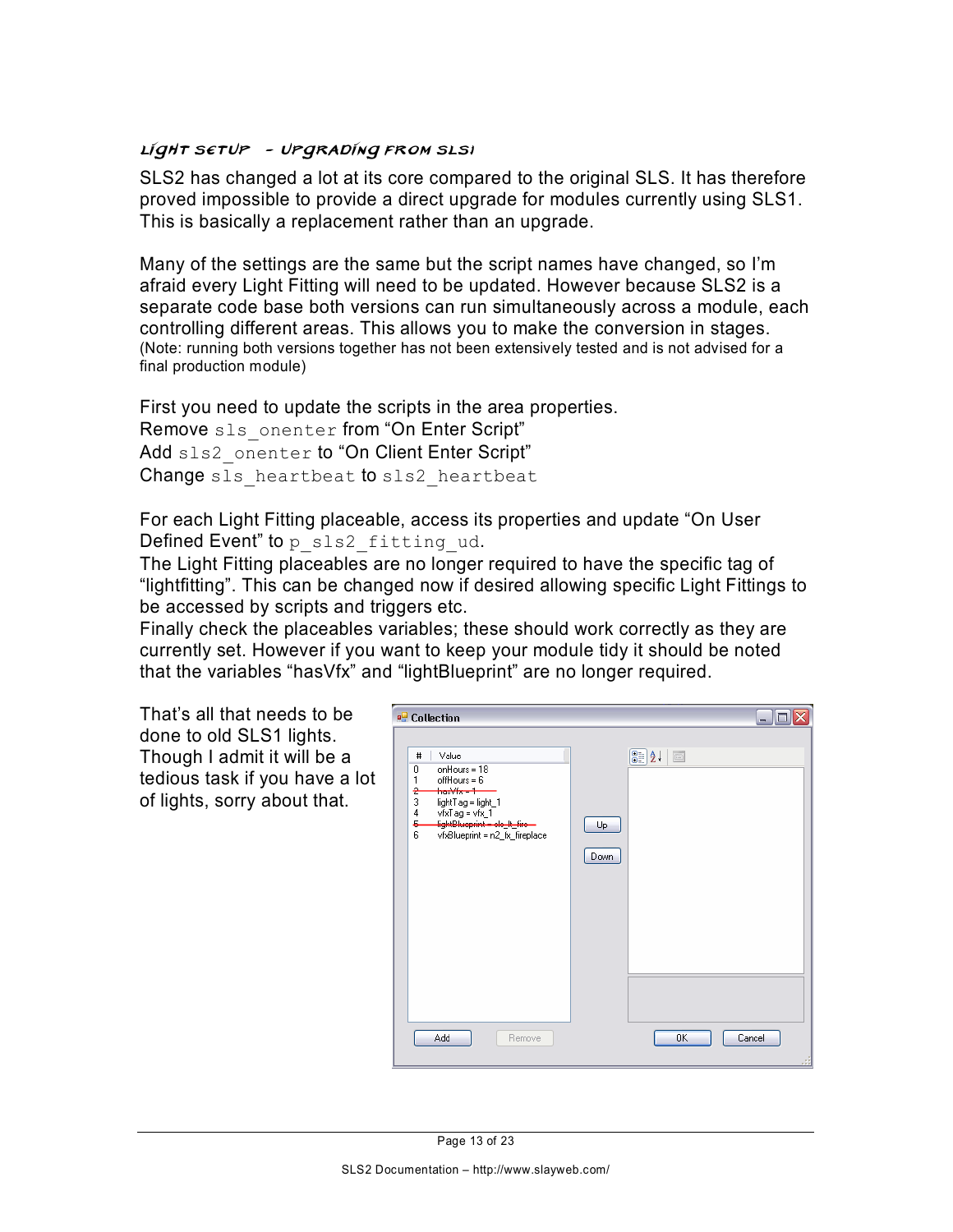#### light setup - non-sls placeables

You can build a Light Fitting with any of the game objects, not just the ones provided in the SLS2 package.

The process is mostly the same as using SLS2 parts. You add your placeable along with a combination of lights, effects & sounds, then give them unique tags. You now need to add the tags to the variables on the placeable, but when you're not using one from the SLS2 package it won't have the defaults already available. You'll have to add all the variables yourself. Open up the variables screen for the placeable and add the following:

onHours – *Integer*: **17** offHours – *Integer*: **7** lightTag – *String*: **the tag of the related lights** vfxTag – *String*: **the tag of the related visual effects** soundTag – *String*: **the tag of the related sounds** vfxBlueprint – *String*: **the resref of the visual effect being used**

Finally add the script  $p$  sls2 fitting ud to the placeables "On User Defined Event Script"

This is all you need to get your custom placeables working with SLS2.

See the "Variables" section for more information about all the available variable options and when they are required.

### *DUAL STATE LIGHTS*

Some of the lighting placeables are available in two versions, one for on and another for off. With SLS2 you can set a Light Fitting to use both placeables and spawn the right one for the current light state.

To do this we need to introduce two new variables, "onBlueprint" and "offBlueprint".

Adding these variables to a Light Fitting placeable will tell the Light Fitting to spawn the relevant placeable depending on whether the light is on or off.

Both variables should be a string and should contain the resref of the placeable you want to spawn at that time.

There are prefabs and blueprints for all the available dual state lights in the retail game with the correct variables already set.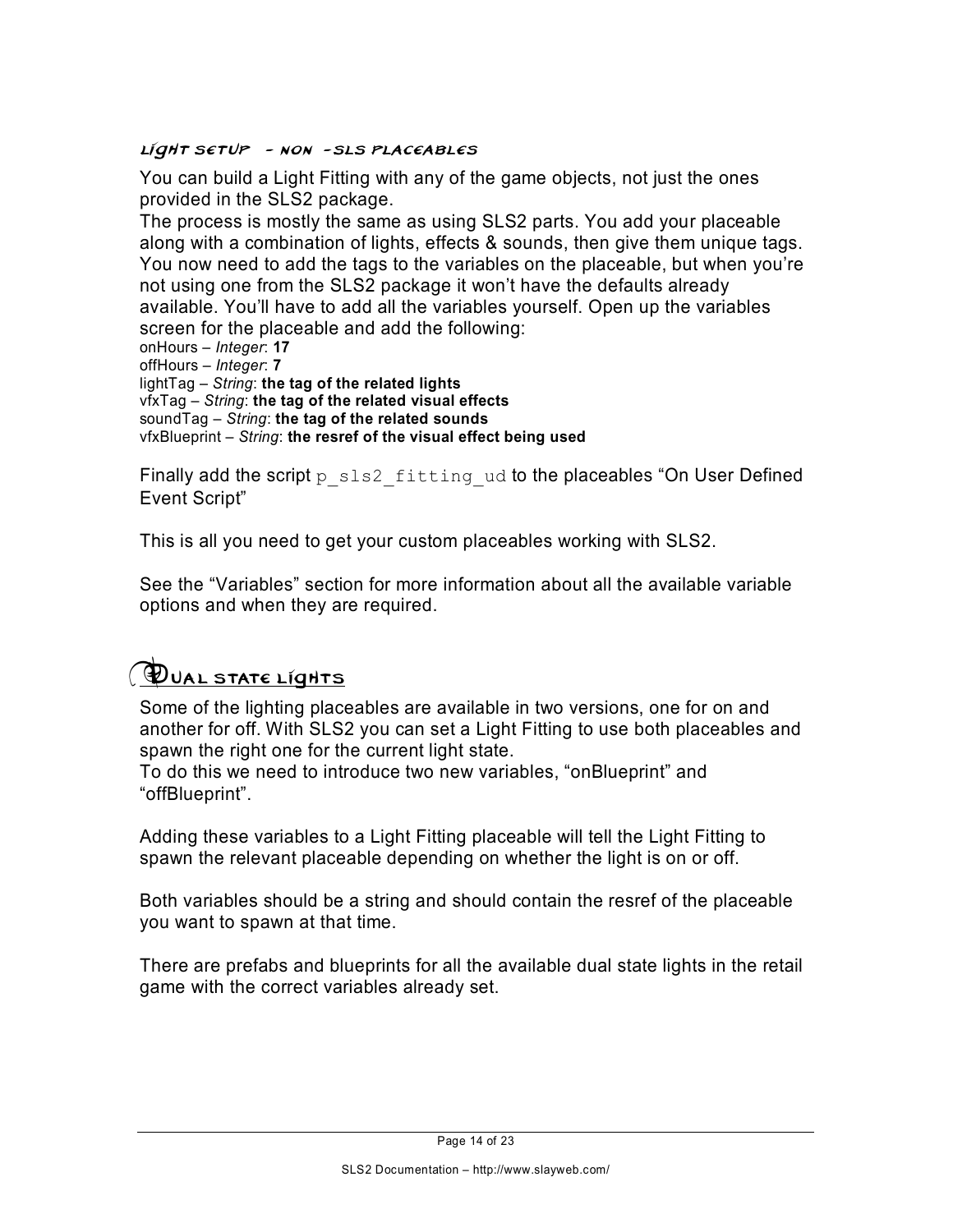# **USEABLE LIGHTS**

Using SLS2 it is also possible to make a Light Fitting useable. When a PC uses the placeable in game the light will toggle on or off.

Doing this requires you to change some of the placeable settings and add an extra script.

Go to the "Behavior" section of placeable settings, change "Static" to false, change "Dynamic Collisions" to true and change "Usable?" to true.

| <b>Behavior</b>                 | Behavior     |  |                                 |              |
|---------------------------------|--------------|--|---------------------------------|--------------|
| Blocks Line of Sight            | False        |  | Blocks Line of Sight            | False        |
| Can Talk to Non-Player-Owne     | False        |  | Can Talk to Non-Player-Owne     | $\Box$ False |
| Default Action Preference       | Automatic    |  | Default Action Preference       | Automatic    |
| Dynamic Collisions              | False        |  | Dynamic Collisions              | $V$ True     |
| Has Inventory?                  | <b>False</b> |  | Has Inventory?                  | $\Box$ False |
| Interruptible                   | $\vee$ True  |  | Interruptible                   | $V$ True     |
| Inventory Size                  | 136          |  | Inventory Size                  | 136          |
| Plot                            | False        |  | Plot                            | False        |
| Receives UI Projected Textures? | False        |  | Receives UI Projected Textures? | False        |
| Static                          | $\vee$ True  |  | Static                          | False        |
| Usable?                         | False        |  | Usable?                         | $V$ True     |
| Walkable                        | False        |  | Walkable                        | False        |

To complete the setup add the script  $p$  sls2 fitting us to the placeables "On Used Script". The Light Fitting will then be useable in game.

A useable dual state light is a little more complicated as it requires a special useable version of the "offBlueprint" and "onBlueprint" for spawning. See the included ghostly light example.

# **Light chains**

A light chain is a group of Light Fittings which are set to light up in a sequence.

To create a chain set the tags of all the Light Fittings to be in the chain as you would a set of waypoints. E.g. light1, light2, light3, ..., lightN The numbering will define the order in which they light up.

Each Light Fitting in the chain can have the variable "chainDelay" added. This is a float variable which controls how long (in seconds) the Light Fitting should stay on during its turn in the chain. If this variable is omitted the default timing of 0.5 seconds will be used.

Light chains are started and stopped by triggers. In the triggers section of your blueprints palette you'll find two SLS2 triggers for chains, one to start chains and the other to stop them.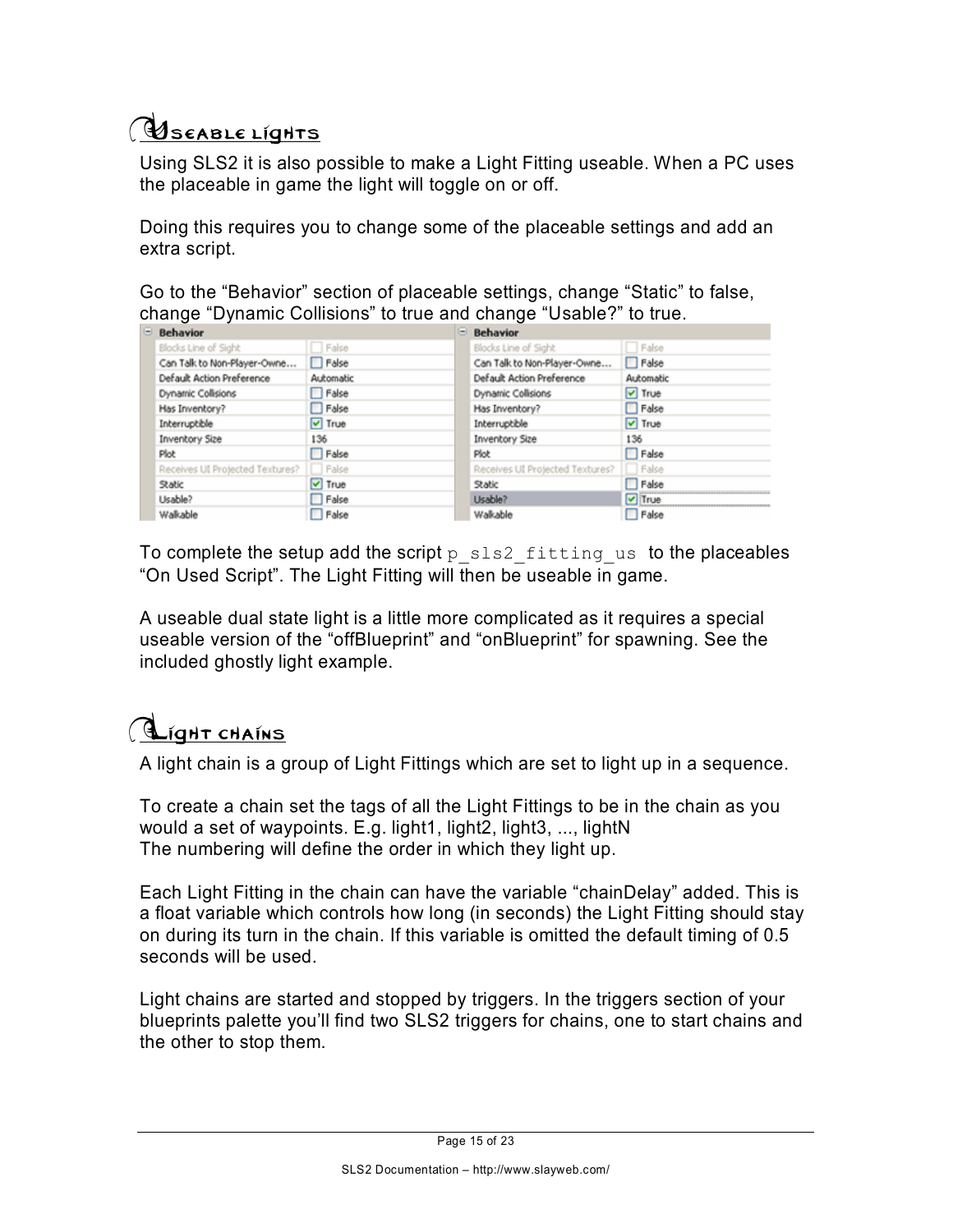| <b>Name</b>                | Tag            | ResRef          |
|----------------------------|----------------|-----------------|
| -isi s2                    | SL S2.         |                 |
| <b>Chain Start Trigger</b> | SLS2ChainStar. | sls2 chainstart |
| - Chain Stop Trigger       | SLS2ChainSto   | sls2 chainstop  |
| - Off Trigger              | SLS20ffTrigger | sls2_offtrigger |
| - On Trigger               | SLS20nTrigger  | sls2_ontrigger0 |
| - One Shot Trigger         | SLS20neShotT   | sls2_oneshottni |
| <b>Execute Trigger</b>     | SLS2Pressure   | sls2_pressuretr |

Add a "Chain Start Trigger" to your area at the point where you want the PC to initiate the light chain. The trigger has three/four variables that need to be set for the chain to start correctly.

chainTag - *String*: **the tag you gave to the Light Fittings, without the number** chainLength - *Integer*: **the number of Light Fittings in the chain** chainType - *String*: **how the chain acts, see below** chainDir - *Integer*: **0/1, the direction of the chain (optional, uses 0 if omitted)**

The values that you choose for "chainType" and "chainDir" define how the chain displays.

"chainType" can have the value of  $1$ oop or bump which decides how the chain reacts at its ends. A chain set to  $loop$  will go back to position 1 after it gets to the end. While a chain set to bump will return along the reverse path when it gets to the end.

"chainDir" can have the value or 0 or 1 (0 is assumed if missing). Zero represents up so a chain with this setting will follow your numbers in ascending order while one sets it to the reverse.

To stop a chain you need to add a "Chain Stop Trigger". This trigger needs the "chainTag" variable set so it can stop the correct chain.

### **CREATURES / NPCS**

It is also possible to use creatures and npcs as Light Fittings. They do not require associated light and visual effect objects, but will instead equip a torch when their light state is set to be on.

To set a creature to be controlled by SLS2 you need to do two things. The first is to set the "On User Defined Event Script" for the creature to be b sls2 npc ud. Second you need to add the variables "onHours" and "offHours" to the creature. onHours – *Integer*: **17** offHours – *Integer*: **7**

With this complete the creature will equip a torch when set to be "on".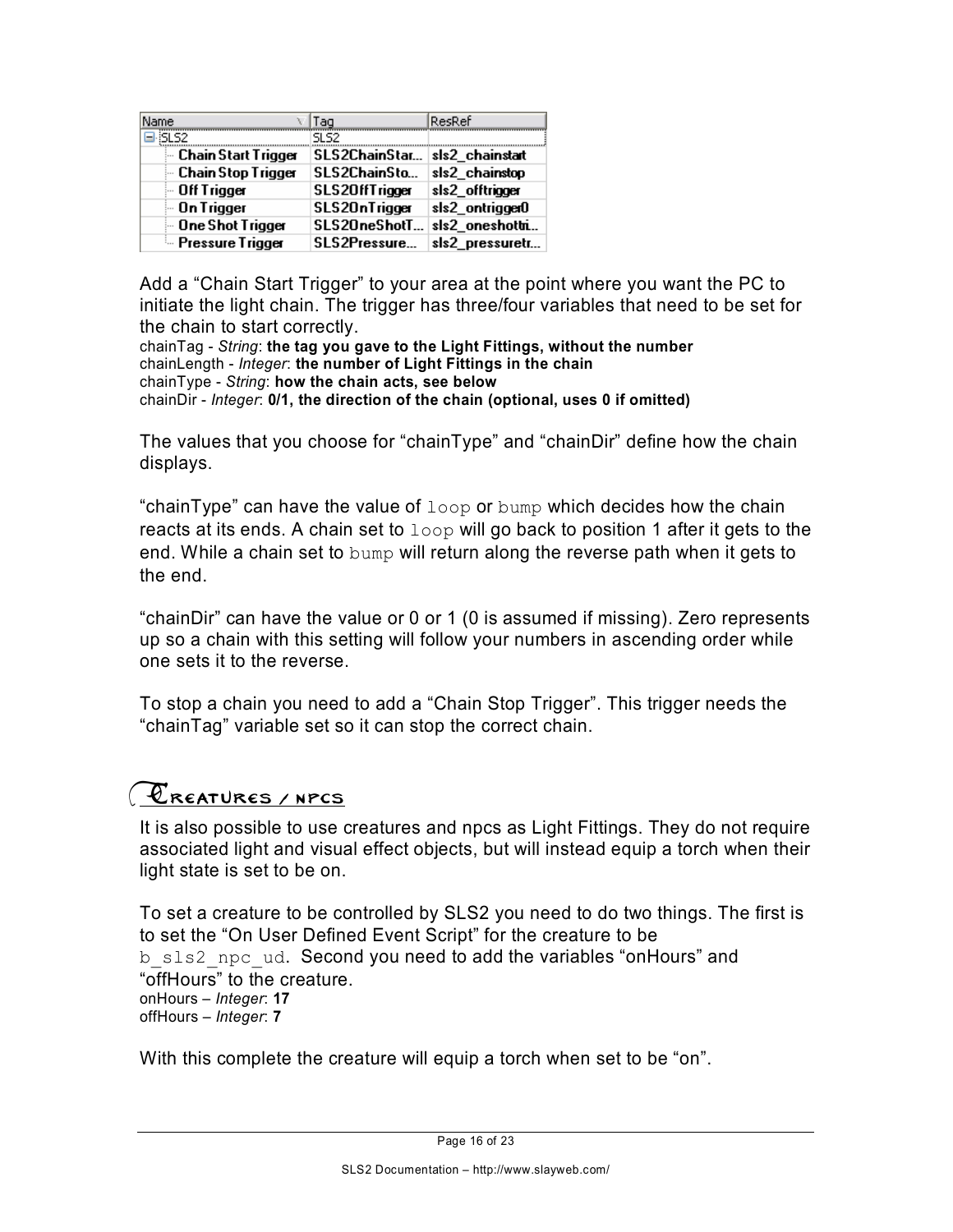### **ADVANCED CONCEPTS**

The majority of the SLS2 functions work by using the user defined events system. Light events are sent from a script or object and then the Light Fitting itself processes the event and decides what to do.

There are 10 different events defined by SLS2. Any object with the script p sls2 fitting ud or creature with the script b sls2 npc ud will process these events.

All the constants for these events can be found in the global include script: ginc\_sls2

#### **INIT EVENT**

The init event is sent by the "On Client Enter Script" for the current area. It only runs once when the first PC visits an area and tells all the Light Fittings to initialize themselves.

#### **TOGGLE EVENT**

When a Light Fitting receives a toggle event it will switch to its opposite state. A useable light sends a toggle event to itself.

#### **TURN ON EVENT**

This event tells a light to turn on. If the light is off it will turn on. If the light is on it will do nothing and stay on.

#### **TURN OFF EVENT**

This event tells a light to turn off. If the light is on it will turn off. If the light is off it will do nothing and stay off.

#### **TURN ON PERMANENT EVENT**

The permanent version of the turn on event tells the light to turn on in the same way as the basic turn on event. In addition to that it sets the light to ignore its "onHours" and "offHours" so it will no longer respond to "Update" events and will stay on while disregarding its schedule.

#### **TURN OFF PERMANENT EVENT**

The permanent version of the turn off event tells the light to turn off in the same way as the basic turn off event. In addition to that it sets the light to ignore its "onHours" and "offHours" so it will no longer respond to "Update" events and will stay off while disregarding its schedule.

#### **UPDATE EVENT**

The update event instructs the Light Fitting to check its "onHours" and "offHours" variables and decide if it should be on or off. The Light Fitting will then set its light state accordingly. This is how scheduled lights function. The script  $sls2$  heartbeat sends this event to lights once every game hour.

#### **RESET EVENT**

Sending a reset event causes the Light Fitting to reanalyze its variables and set itself back to its default state.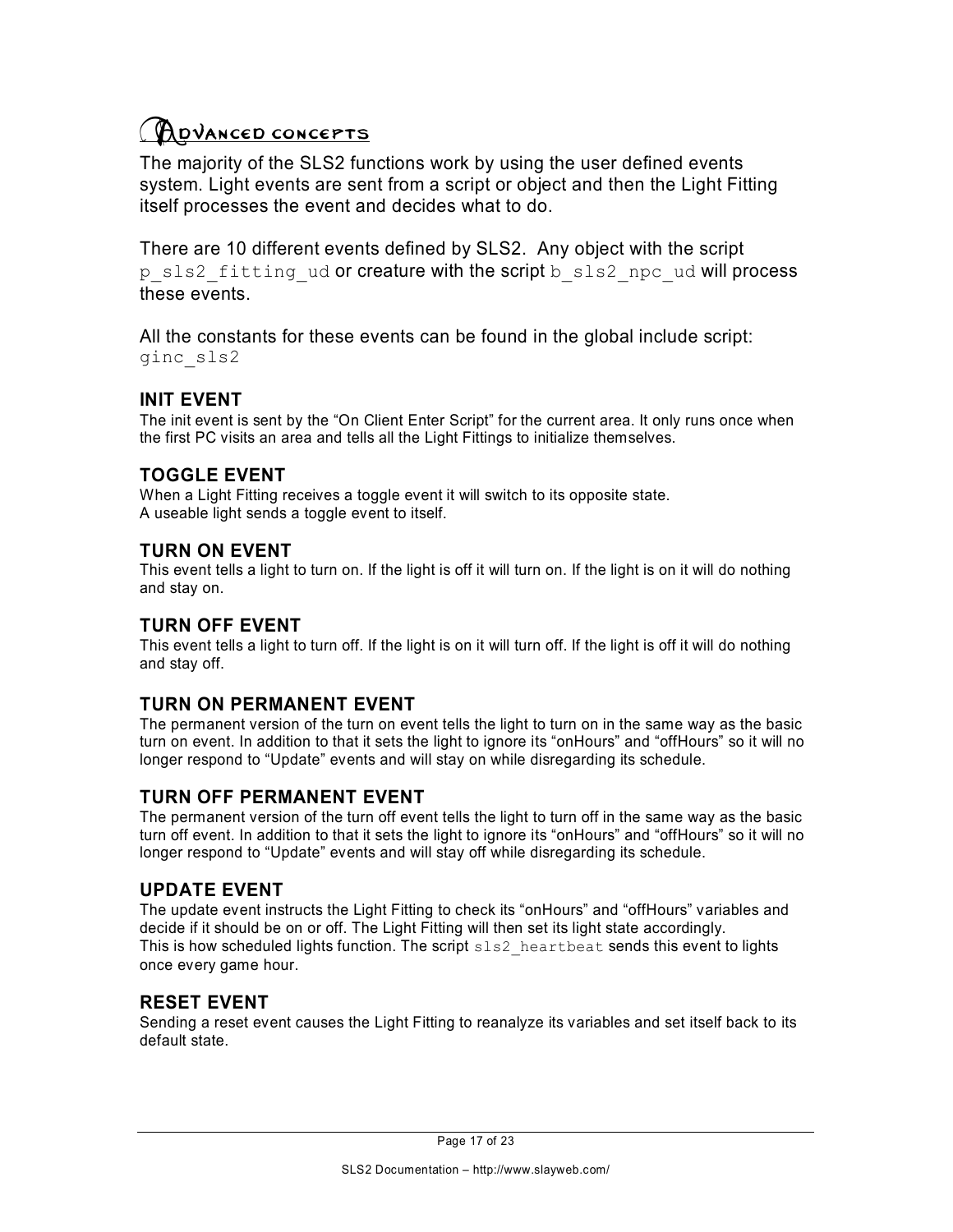#### **ONE SHOT EVENT**

A one shot event will cause a Light Fitting to turn on, wait for a specified delay and then turn off again. The delay is specified in the float variable "oneShotDelay" on the Light Fitting placeable. This event can be useful to add extra lighting to a non-looping visual effect.

#### **CHAIN EVENT**

A chain event is not meant to be sent manually. Chain events are sent automatically by lights during a chain sequence. Light chains have to be started by a trigger or script call.

With the default SLS2 scripts in place some of these events are sent automatically. Init events are sent by script  $sls2$  onenter when the first PC enters an area. Updates events are sent by script  $sls2$  heartbeat once every game hour, this controls the scheduled lights. Also toggle events are sent by lights which are set to be useable and chain events are sent by lights in a currently running chain.

These events can also be sent manually by triggers, conversations and scripts.

### Triggers

Included in the SLS2 package are six new triggers for use in controlling lights. The "Chain Start" and "Chain Stop" triggers have already been covered in the Chain Lights section.

The other four triggers are: On, Off, Pressure and One Shot.

| Name                    | Tag            | ResRef          |
|-------------------------|----------------|-----------------|
| ⊟-iSLS2                 | SL S2.         |                 |
| ⊱ Chain Start Trigger   | SLS2ChainStar  | sls2 chainstart |
| - Chain Stop Trigger    | SLS2ChainSto   | sls2 chainstop  |
| - Off Trigger           | SLS20ffTrigger | sls2_offtrigger |
| $-$ On Trigger          | SLS20nTrigger  | sls2_ontrigger0 |
| <b>Dne Shot Trigger</b> | SLS20neShotT   | sls2_oneshottni |
| ≔ Pressure Trigger      | SLS2Pressure   | sls2_pressuretr |

#### **ON TRIGGER**

An on trigger will signal one or more Light Fittings to turn on when a PC activates it. To use an on trigger give all the Light Fittings you want to activate the same tag. Then enter that tag into the "fittingTag" variable located on the trigger. The on trigger sends a "Permanent On" event so the affected fittings will stay on until they receive another event.

#### **OFF TRIGGER**

An off trigger works in the same way as an on trigger, just sending an off event instead.

#### **PRESSURE TRIGGER**

Pressure triggers combines an on and off trigger together only activating the lights while the PC is on the trigger. It turns the lights on at "On Enter" and off again at "On Exit".

#### **ONE SHOT TRIGGER**

A one shot trigger sends a one shot event to Light Fittings with its "fittingTag". A Light Fitting requires a "oneShotDelay" float variable to respond to one shot events. The delay variable defines how long the Light Fitting stays on.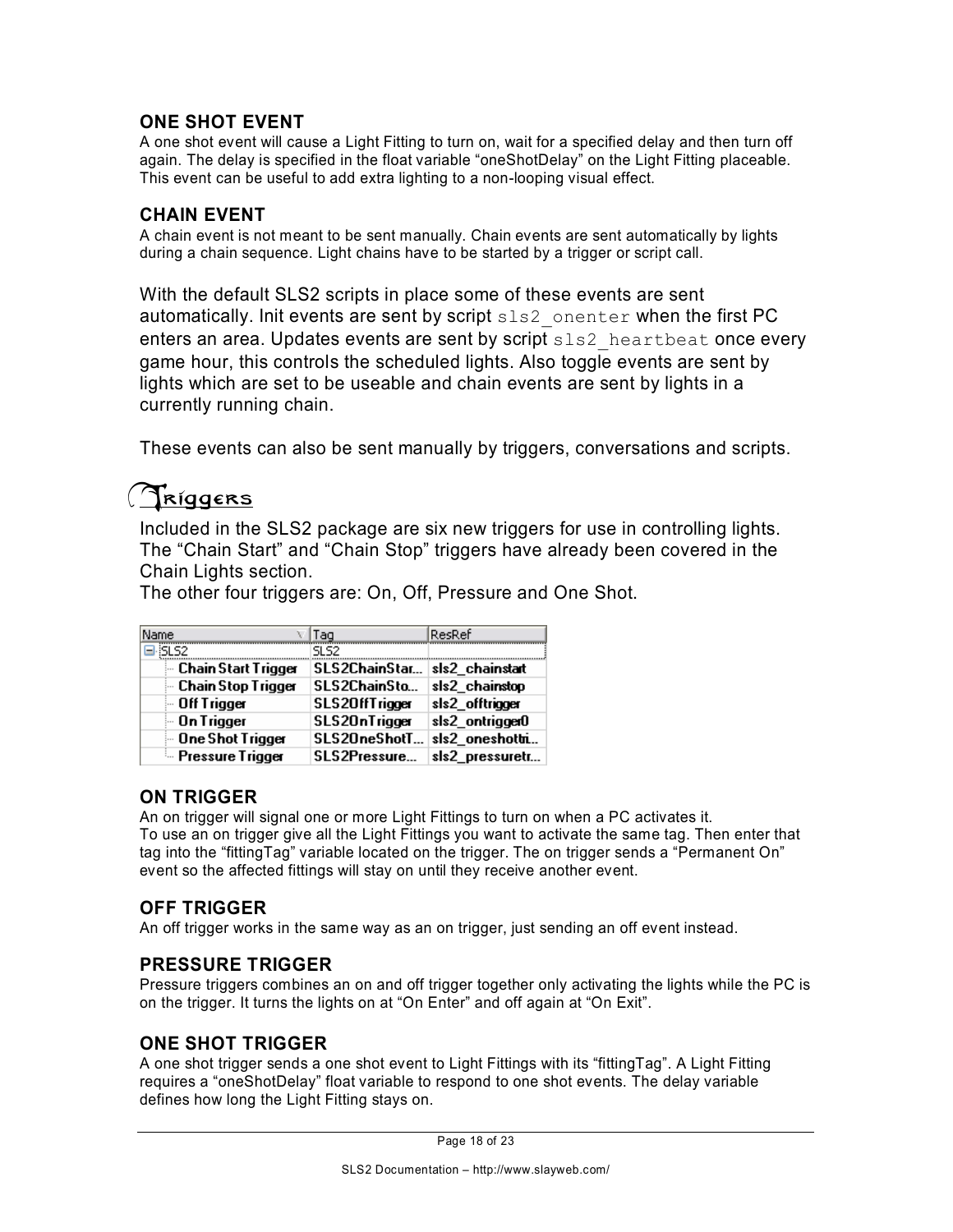### Conversations

There are five scripts included with SLS2 which are for attaching to conversation nodes. Four are global actions while the other is a global conditional.

With the relevant conversation node selected go to the actions or conditions tab to and click "Add" to add the scripts.

Search for sls2 to find the scripts quickly.

Actions begin with ga and conditions begin gc.

The scripts and their parameters are detailed below.

#### **ga\_sls2\_lightevent\_area**

*nEvent (Integer) sAreaTag (String)* lsls2  $[none]$ b\_sls2\_npc\_ud ga\_sls2\_changeblueprints ga\_sls2\_lightevent\_area ga\_sls2\_lightevent\_object ga\_sls2\_lightevent\_shape gc\_sls2\_checkstate uc\_sisz\_c<br>| ginc\_sls2<br>| مامتا : مام ala<sup>7</sup> liabhaal aa

This action sends a light event to all objects in an area. Parameter nEvent defines the SLS2 event number to be sent. Parameter sAreaTag defines the tag of the area the event should be sent to. If sAreaTag is left blank then the location of the current PC speaker will be used.

#### **ga\_sls2\_lightevent\_shape**

*nEvent (Integer) fRange (Float)*

This action sends a light event to all objects within a sphere shape with the current PC speaker at the centre. Parameter nEvent defines the SLS2 event number to be sent. Parameter fRange defines the size of the sphere.

#### **ga\_sls2\_lightevent\_object**

*nEvent (Integer) sObjectTag (String)* This action sends a light event to all objects with the tag specified by parameter sObjectTag. Parameter nEvent defines the SLS2 event number to be sent.

#### **ga\_sls2\_changeblueprints**

*sTag (String) sNewLightBP (String) sNewVfxBP (String) bDelay (Integer)*

This action uses the change blueprints feature of SLS2 to alter the blueprint information stored on a Light Fitting allowing you change the light and effect objects in use. This can be used to change colours and types quickly. Parameter sTag represents the tag of the Light Fittings which are to be changed. Parameter sNewLightBP is a string defining the resref of the new light to be used. Parameter sNewVfxBP is a string containing the resref of the new visual effect to be used. If parameters sNewLightBP or sNewVfxBP are left blank then that type of object will not be changed. Parameter bDelay is a boolean integer (0 or 1). When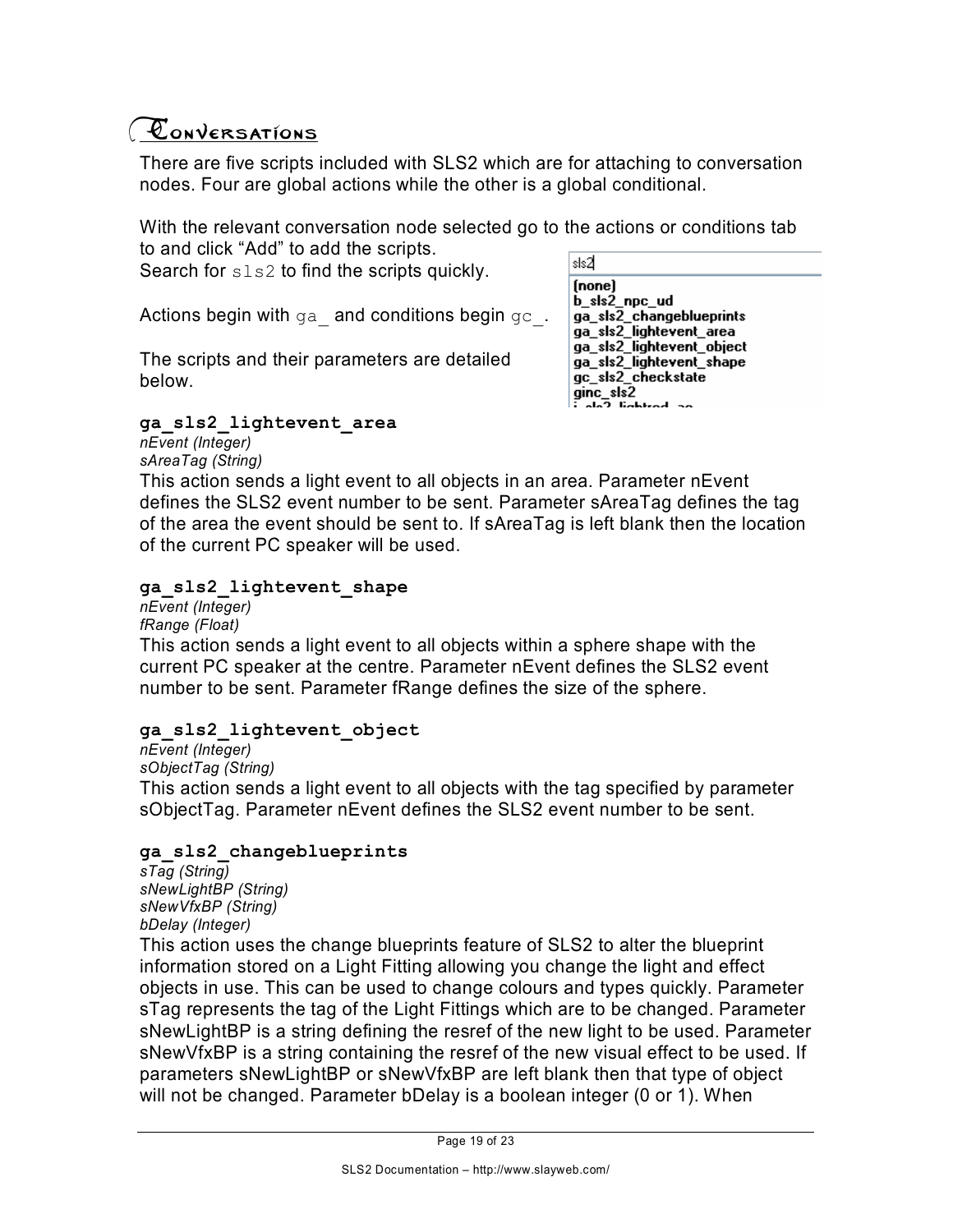bDelay is set to 0 all Light Fittings will be updated at the same time, when set to 1 the Light Fittings will be updated with a delay between each update. The delay is defined by the constant SLS2 EVENT DELAY located in ginc sls2.

#### **gc\_sls2\_checkstate**

*nState (Integer) sFitting (String)* This conditional checks the state of the Light Fitting with the tag specified in

parameter sFitting. It returns "true" it the Light Fittings current state matches the state chosen in parameter nState, otherwise it returns "false".

# Scripting

You can also control the lighting in your module directly from your own scripts. All the SLS2 functions are available in a single include file ready for your use.

Add #include "ginc sls2" to the header of your script to access the SLS2 functions.

Not all of the functions available in the system are intended for direct use. Following is a list of the main functions designed for scripting access:

```
// Loops all objects in an area and sends the specified 
// light event to them
// nEvent: the SLS2 light event constant to send
// oArea: the area to send the event to
// bDelay: TRUE - Send the events with a delay in between 
// FALSE - Send the events all at once
void SLS2AreaLightEvent(int nEvent, object oArea=OBJECT_INVALID, int
bDelay=TRUE)
// Send a light event to all objects with the specified tag
// nEvent: the SLS2 light event to send
// sObjectTag: the tag of the objects which want the event
void SLS2ObjectLightEvent(int nEvent, string sObjectTag)
// sends a light event to all object within a sphere shape
// nEvent: the sls2 light event to send
// fRange: the sphere radius
// lLocation: the location of the centre of the sphere
void SLS2ShapeLightEvent(int nEvent, float fRange, location lLocation)
// change the light/vfx blueprints for the specified objects
// sTag: the tag of the objects to change
// will attempt to change OBJECT_SELF if blank
// sNewLightBP: new light blueprint, no change if blank
// sNewVfxBP: new vfx blueprint, no change if blank
// bDelay: TRUE - Send the updates with a delay in between 
// FALSE - Send the updates all at once
void SLS2SetBlueprints(string sTag="",string sNewLightBP="",string
sNewVfxBP="",int bDelay=0)
```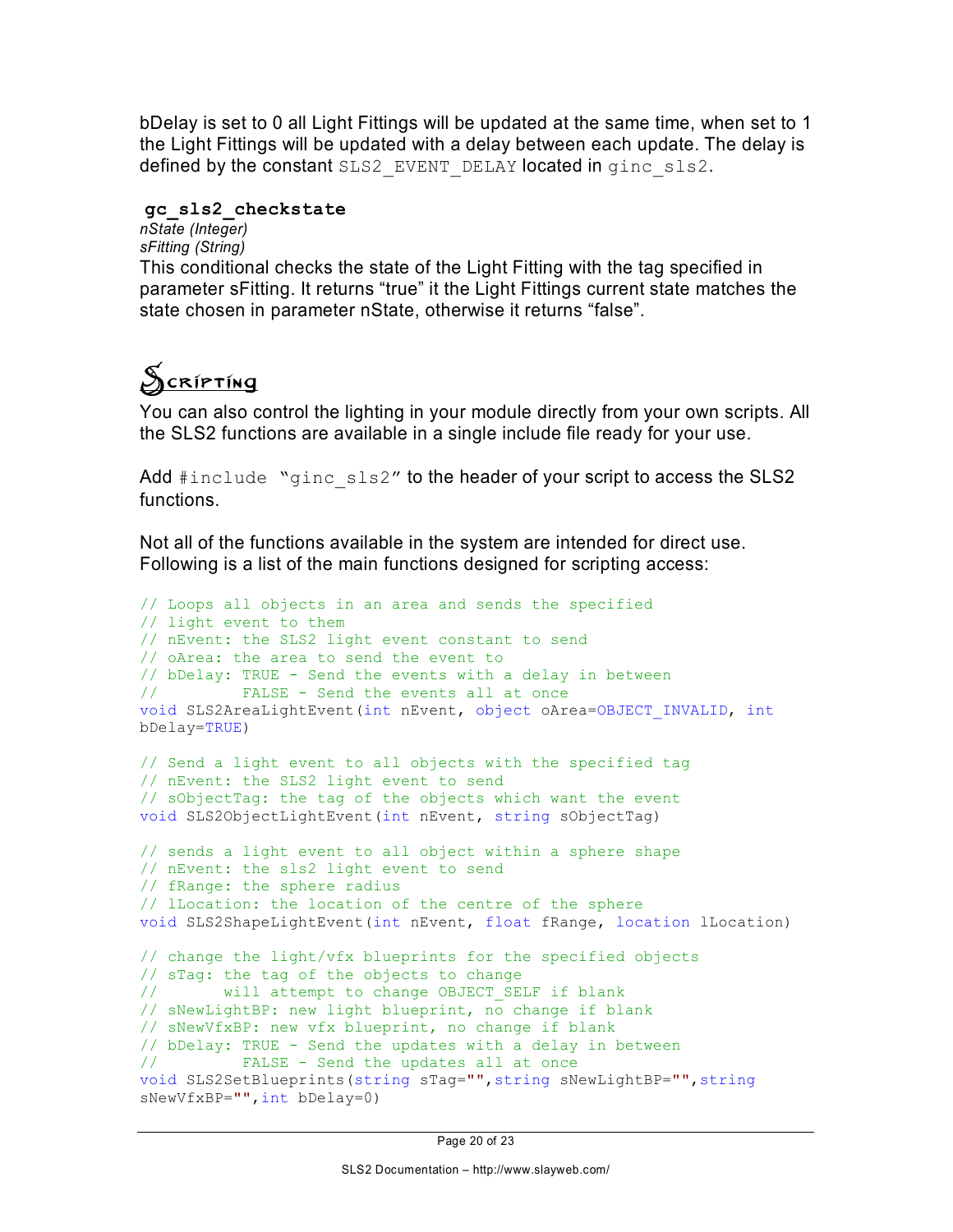```
// print out the current time, properly zero padded
void SLS2SpeakTime()
// start a set of chain lights running
// sTag: the tag of the lights in the chain
// nLength: the number of lights in the chain
// sType: the type of the chain (loop/bump)
// nDir: the direction of the chain (0/1)
void SLS2StartChain(string sTag,int nLength,string sType,int nDir)
// stop a set of chain lights from running
// sTag: the tag of the lights in the chain
void SLS2StopChain(string sTag)
```
Also of interest are the default SLS2 constants for light states and light events.

```
// Light States
const int SLS2 LIGHTSTATE ON = 220000;
const int SLS2 LIGHTSTATE OFF = 220001;
const int SLS2 LIGHTSTATE PERMAON = 220002;
const int SLS2 LIGHTSTATE PERMAOFF = 220003;
// User Defined Events
const int SLS2 EVENT INIT = 221000;const int SLS2 EVENT TOGGLE = 221001;
const int SLS2_EVENT_TURNON = 221002;<br>const int SLS2_EVENT_TURNOFF = 221003;
const int SLS2<sup>_</sup>EVENT<sup>_</sup>TURNOFF
const int SLS2 EVENT TURNONPERM = 221004;
const int SLS2 EVENT TURNOFFPERM = 221005;
const int SLS2 EVENT UPDATE = 221006;
const int SLS2 EVENT RESET = 221007;<br>const int SLS2 EVENT ONESHOT = 221008;
const int SLS2 EVENT ONESHOT
const int SLS2 EVENT CHAIN = 221009;
// Other
const float SLS2 EVENT DELAY = 0.1f;
```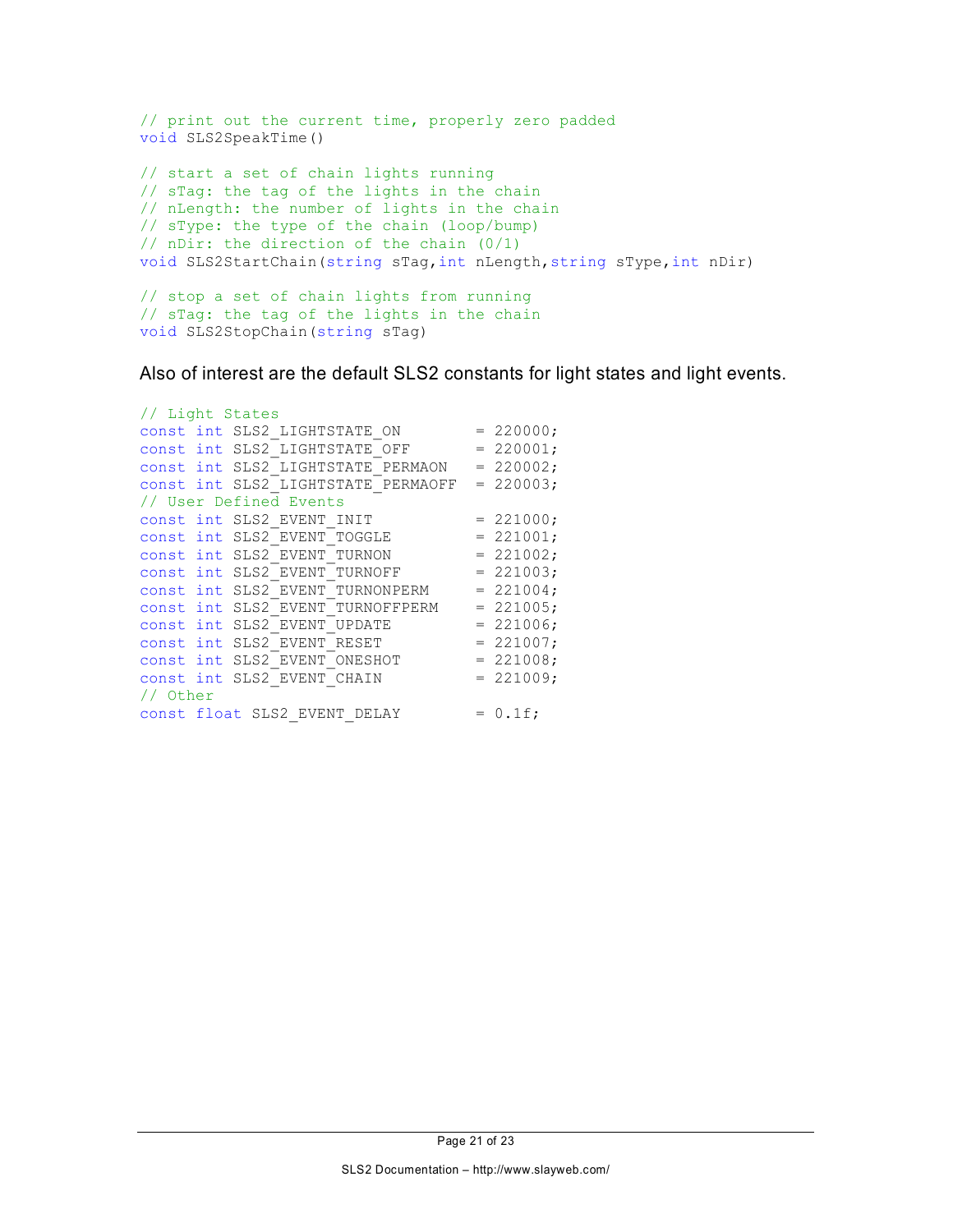# OARIABLE REFERENCE

This is a summary of all setting variables used by SLS2 placeables along with a short description of what they do and when they are required.

| <b>Variable Name</b> | <b>Variable Type</b> | <b>Description</b>                                                                                                                                                                                                                                                            |
|----------------------|----------------------|-------------------------------------------------------------------------------------------------------------------------------------------------------------------------------------------------------------------------------------------------------------------------------|
| onHours              | Integer              | The time at which the Light Fitting should switch on. If you<br>do not want the light to be scheduled you can omit this<br>variable and the light will default to being permanently on.                                                                                       |
| offHours             | Integer              | The time at which the Light Fitting should switch off. If you<br>do not want the light to be scheduled you can omit this<br>variable and the light will default to being permanently on.                                                                                      |
| lightTag             | String               | The tag of all the light objects related to this Light Fitting.<br>Not required if the Light Fitting does not have any light<br>objects.                                                                                                                                      |
| vfxTag               | <b>String</b>        | The tag of all the visual effect objects related to this Light<br>Fitting. Not required if the Light Fitting does not have any<br>visual effect objects.                                                                                                                      |
| soundTag             | String               | The tag of all the sound objects related to this Light Fitting.<br>Not required if the Light Fitting does not have any sound<br>objects.                                                                                                                                      |
| vfxBlueprint         | String               | The blueprint resref of the visual effect objects related to<br>this Light Fitting. Not required if the Light Fitting does not<br>have any visual effect objects.                                                                                                             |
| onBlueprint          | String               | This is used together with "offBlueprint" when one is used<br>the other is required. Adding these sets a Light Fitting to be<br>a dual state light which spawns different placeables for on<br>and off states. This should be the blueprint resref for the<br>"on" placeable. |
| offBlueprint         | String               | This is used together with "onBlueprint" when one is used<br>the other is required. Adding these sets a Light Fitting to be<br>a dual state light which spawns different placeables for on<br>and off states. This should be the blueprint resref for the<br>"off" placeable. |
| <b>startState</b>    | String               | When you omit the variables "onHours" and "offHours" on a<br>Light Fitting its default state becomes permanently on. You<br>can override this to the opposite by setting the variable<br>"startState" to the string "off".                                                    |
| chainDelay           | Float                | How long (in seconds) a Light Fitting should turn on and<br>wait before sending a chain event to the next light in the<br>chain.                                                                                                                                              |
| oneShotDelay         | Float                | How long (in seconds) a Light Fittings should turn on for<br>when it receives a one shot event. Light Fittings which don't<br>have this variable will ignore one shot events.                                                                                                 |